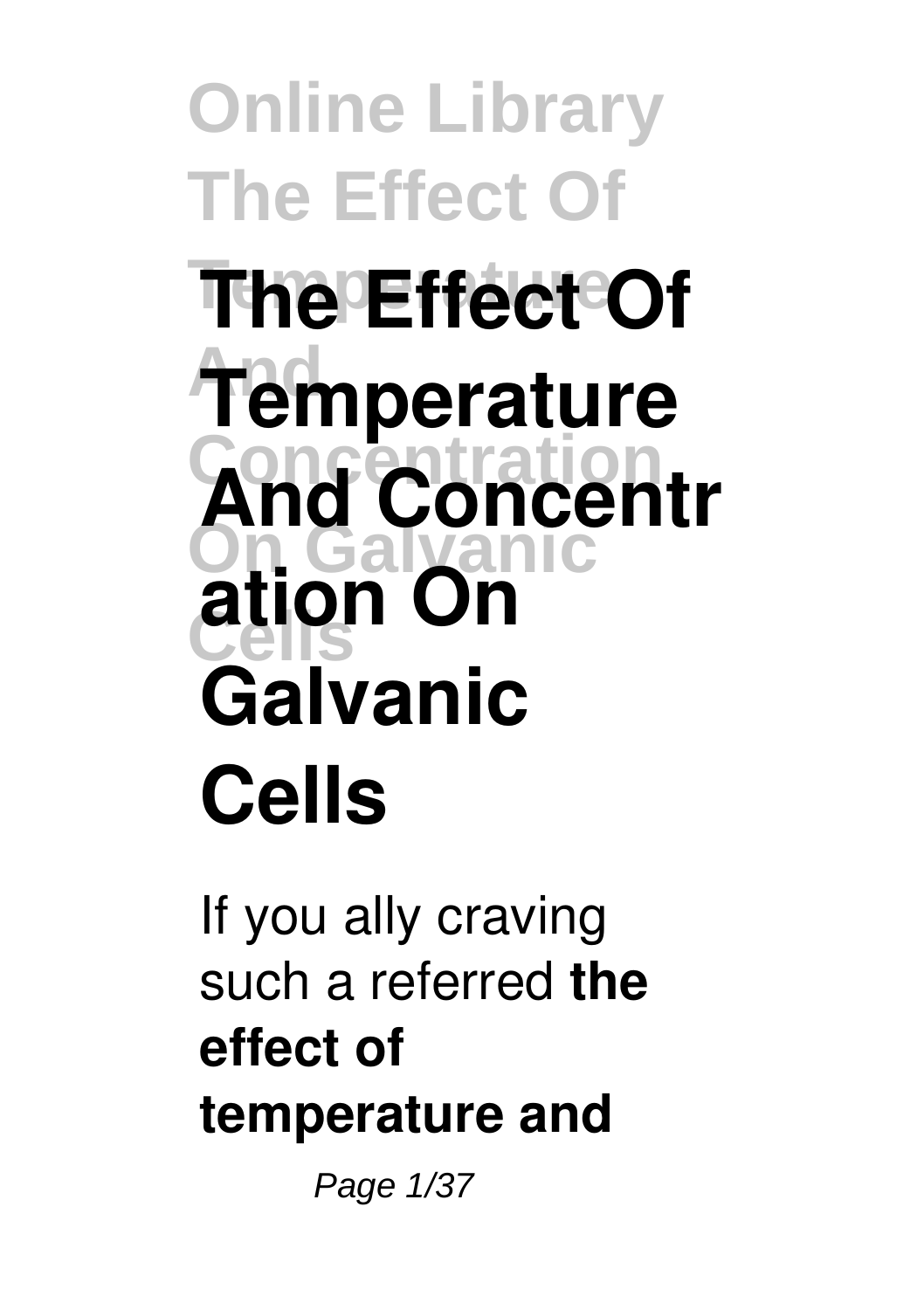**Temperature concentration on galvanic cells** books expense of you worth, acquire the totally **best seller from us** that will meet the currently from several preferred authors. If you desire to droll books, lots of novels, tale, jokes, and more fictions collections are plus launched, from best seller to one of Page 2/37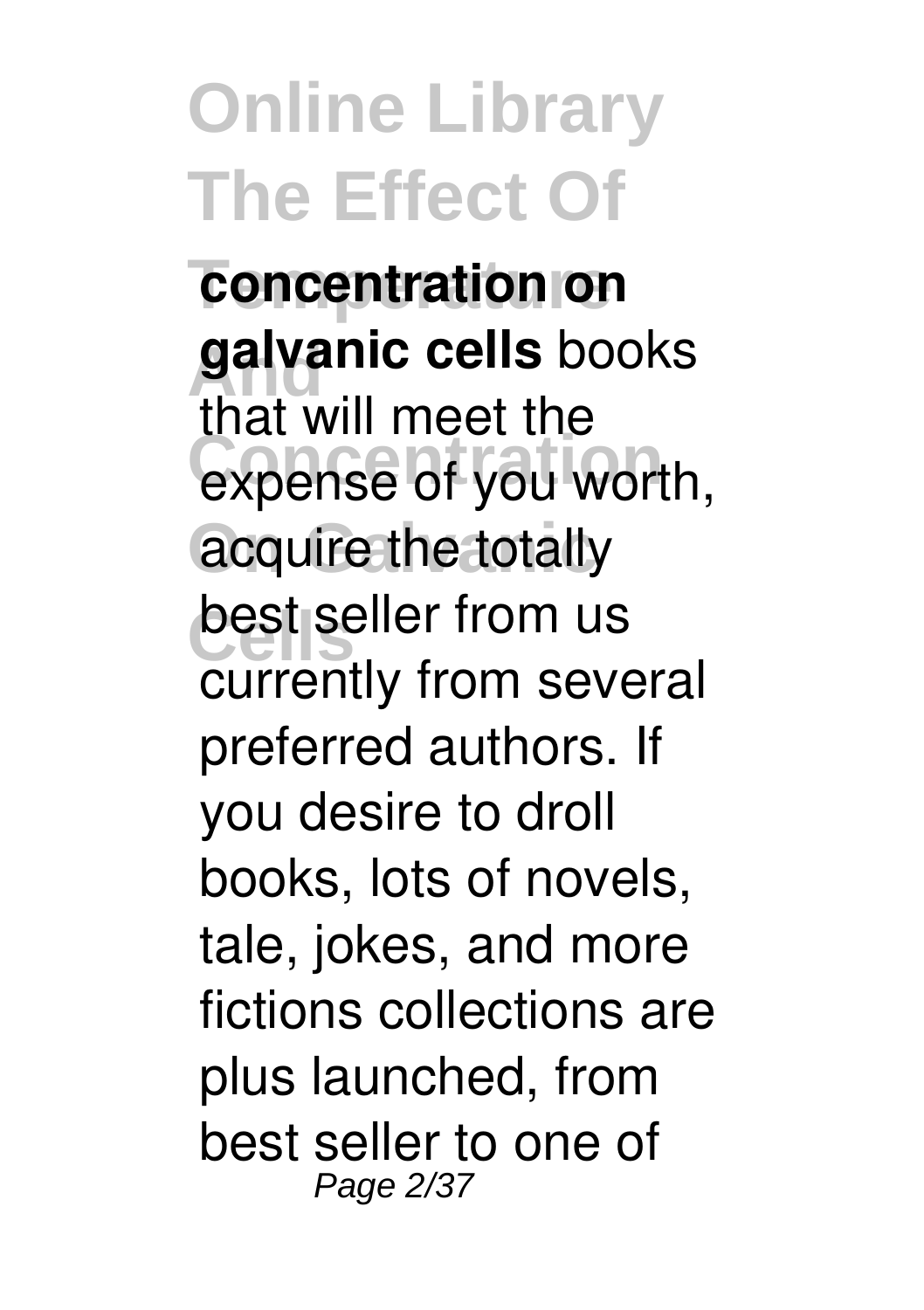the most current **And** released.

**You may not be On** perplexed to enjoy every book collections the effect of temperature and concentration on galvanic cells that we will unconditionally offer. It is not on the costs. It's roughly what you obsession<br>Page 3/37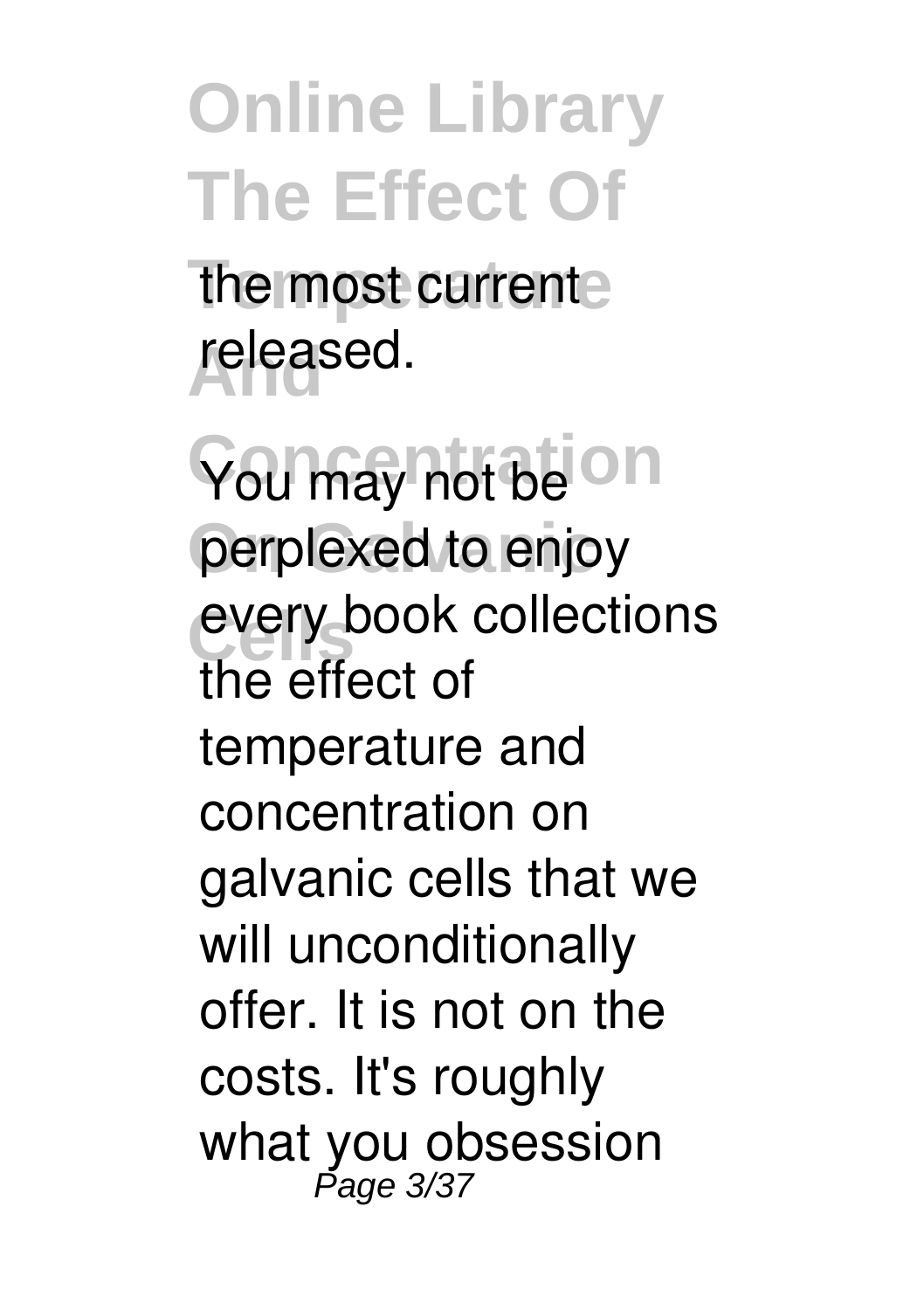currently. This the effect of temperature **Concentration** galvanic cells, as one **Of the most energetic** sellers here will very and concentration on be in the course of the best options to review.

GCSE Science Revision Chemistry \"Effect of Page 4/37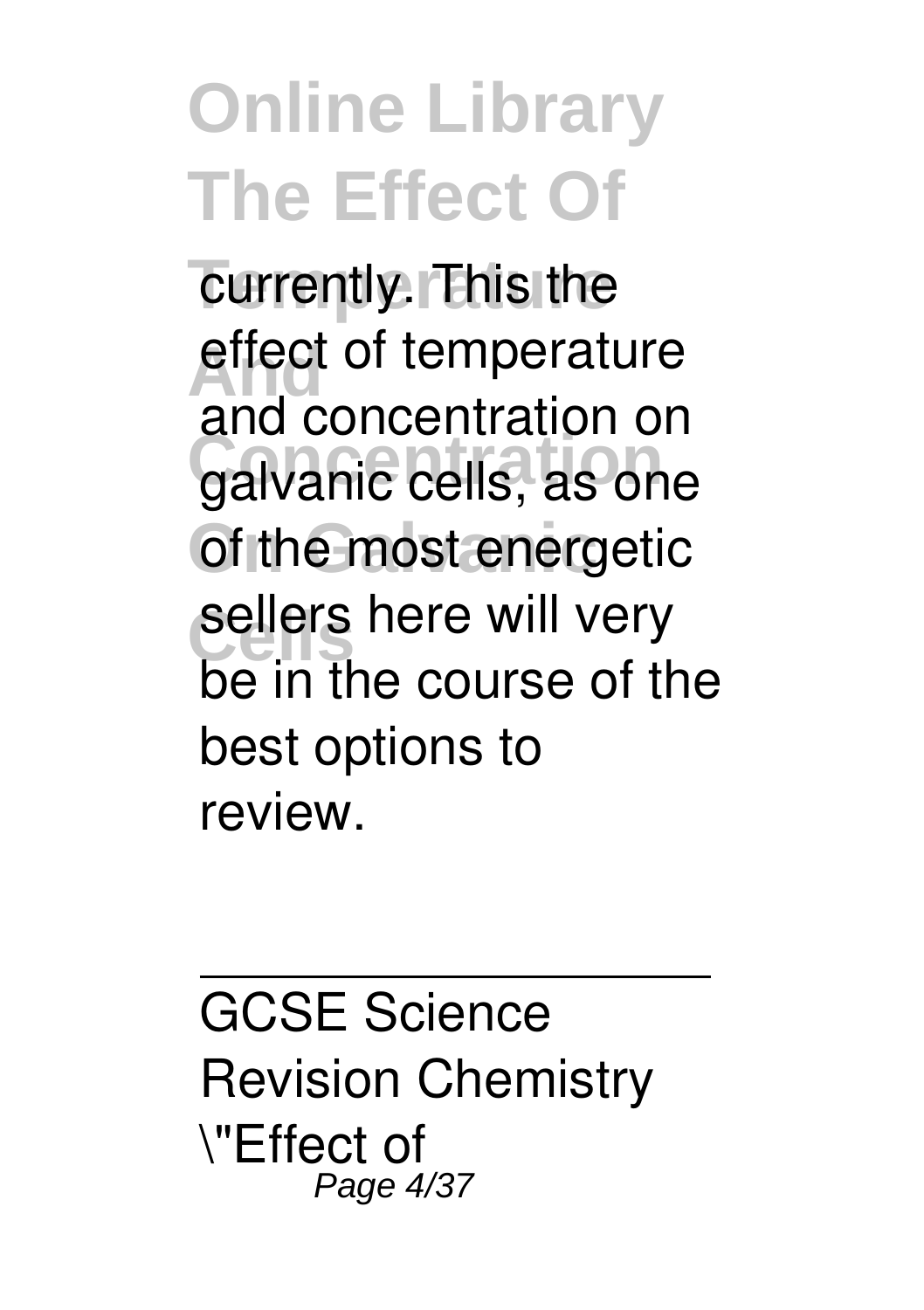**Online Library The Effect Of Temperature** Temperature on Rate\" **CONCERT CONCRETE On Chemical nic** Weathering Effect of WCA Earth Science: *temperature on paper* Heat and its effects (Temperature) class 7 part 3 from living science book.*? The Effects of Temperature on Enzymes | Biology |* Page 5/37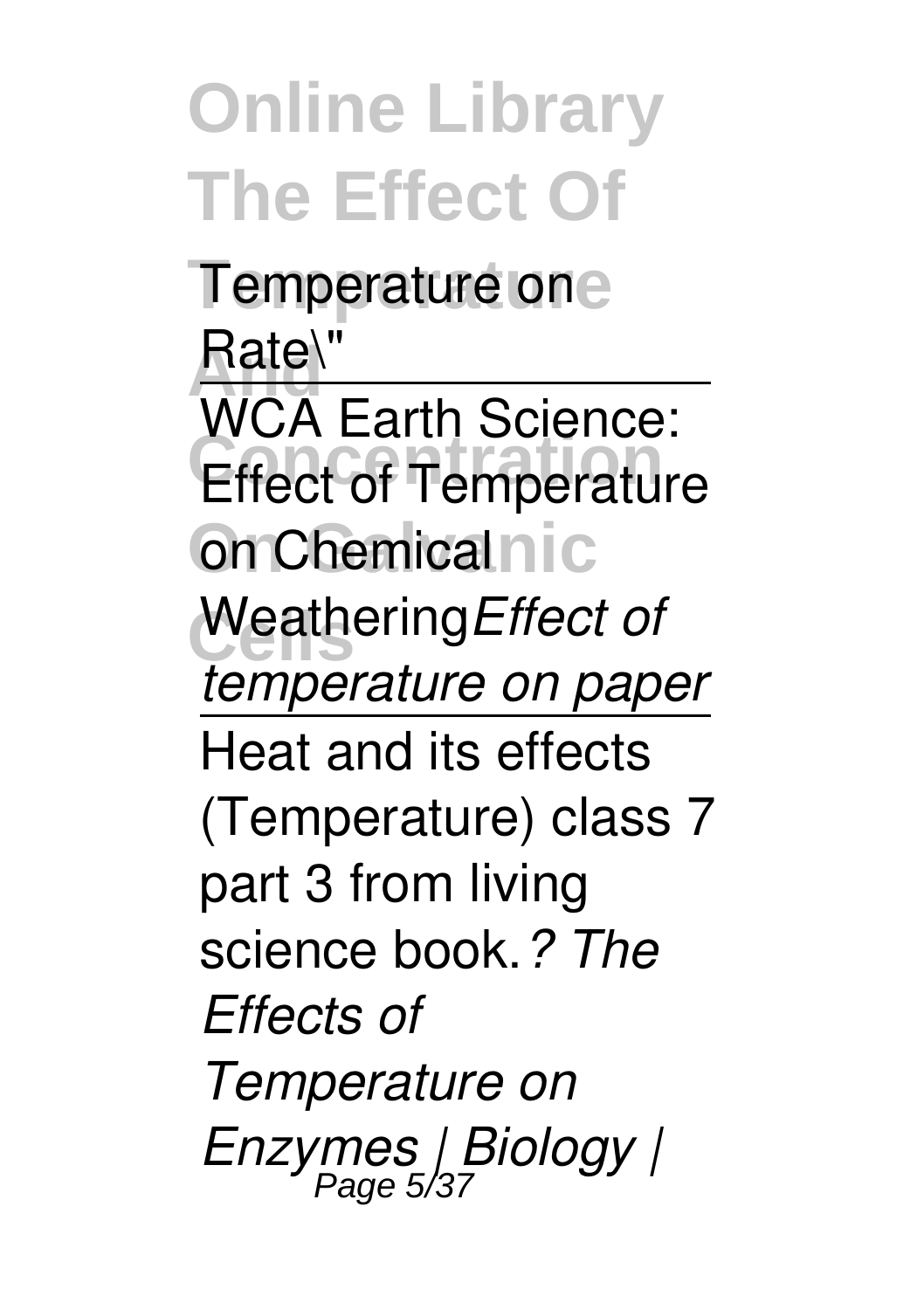*iitutor* Lab 2-9: Effect **And** *of Temperature on* **Book 1 Effect of temp On Galvanic** *in Equilibrium state* **Cells Effect of** *Microbial Growth* **temperature on reaction rate** The Effect of Temperature, Chemistry Lecture | Sabag.pk | Misconceptions About Temperature *Effect of* Page 6/37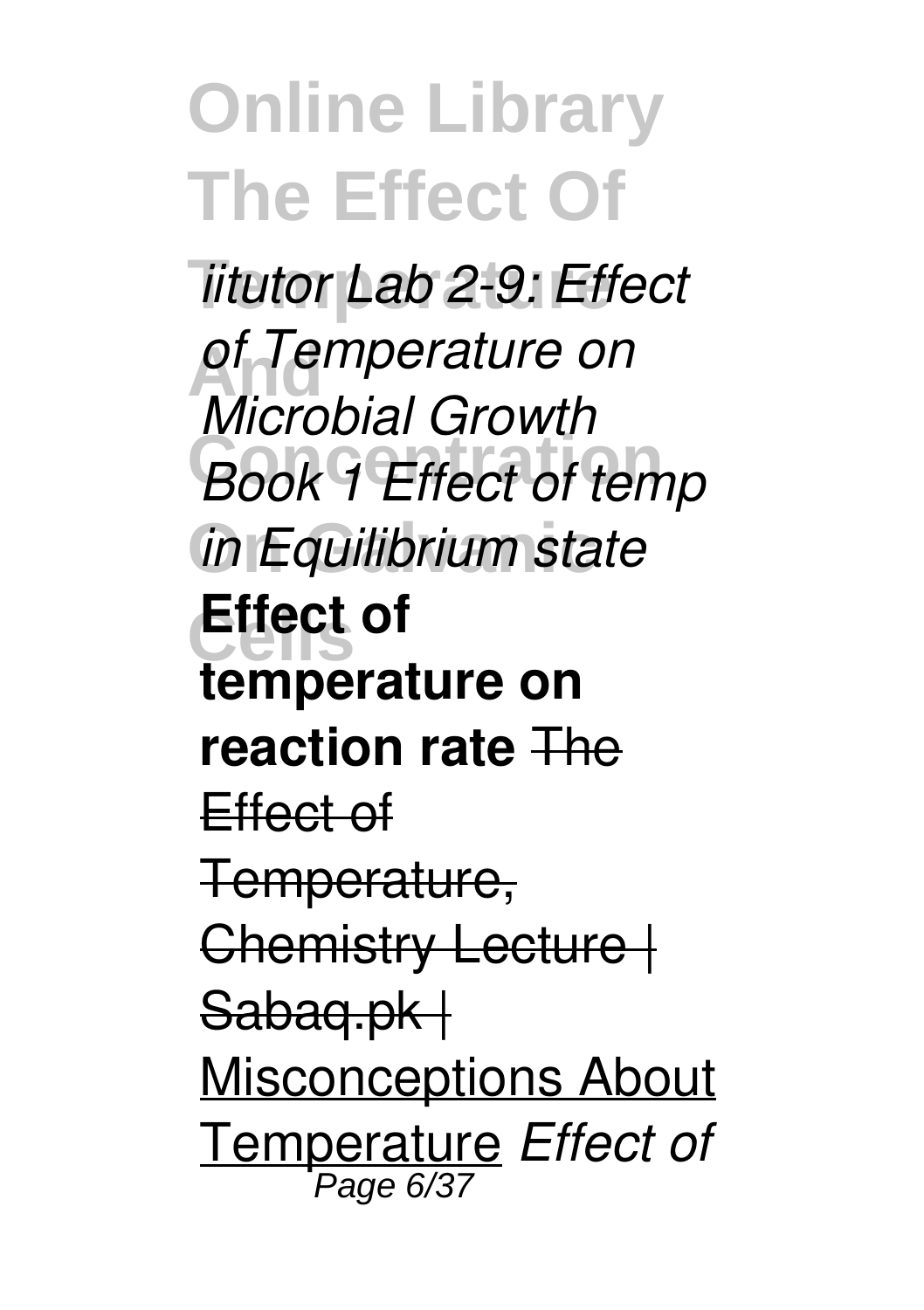**Temperature** *temperature on* **And** *resistance | physics12 board | current* **On On Galvanic** *electricity |* WCLN - Effect of Temperature *KPK and Federal* on pH, pOH, and pKw - Chemistry The Future of Humanity | Michio Kaku | Talks at Google**Factors Affecting Rate of Reaction | 9.2 | SES** Page 7/37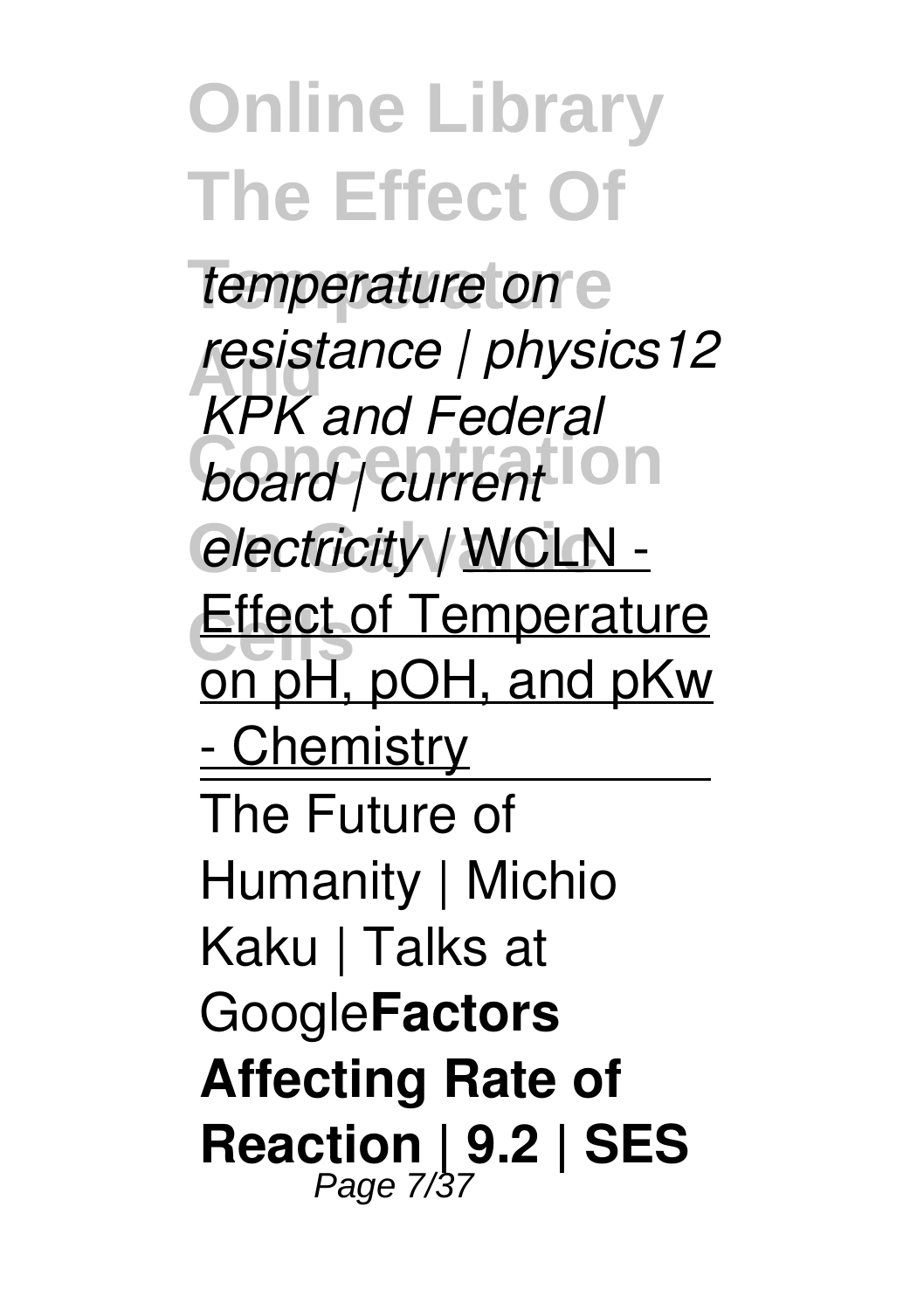**Online Library The Effect Of DK014** Rate of re **Respiration in Yeast Temperature** The<sup>n</sup> **relationshipnic between Conversion of temperature and pressure GCSE Chemistry - Factors Affecting the Rate of Reaction #40 Diffusion in Different Temperature Waters**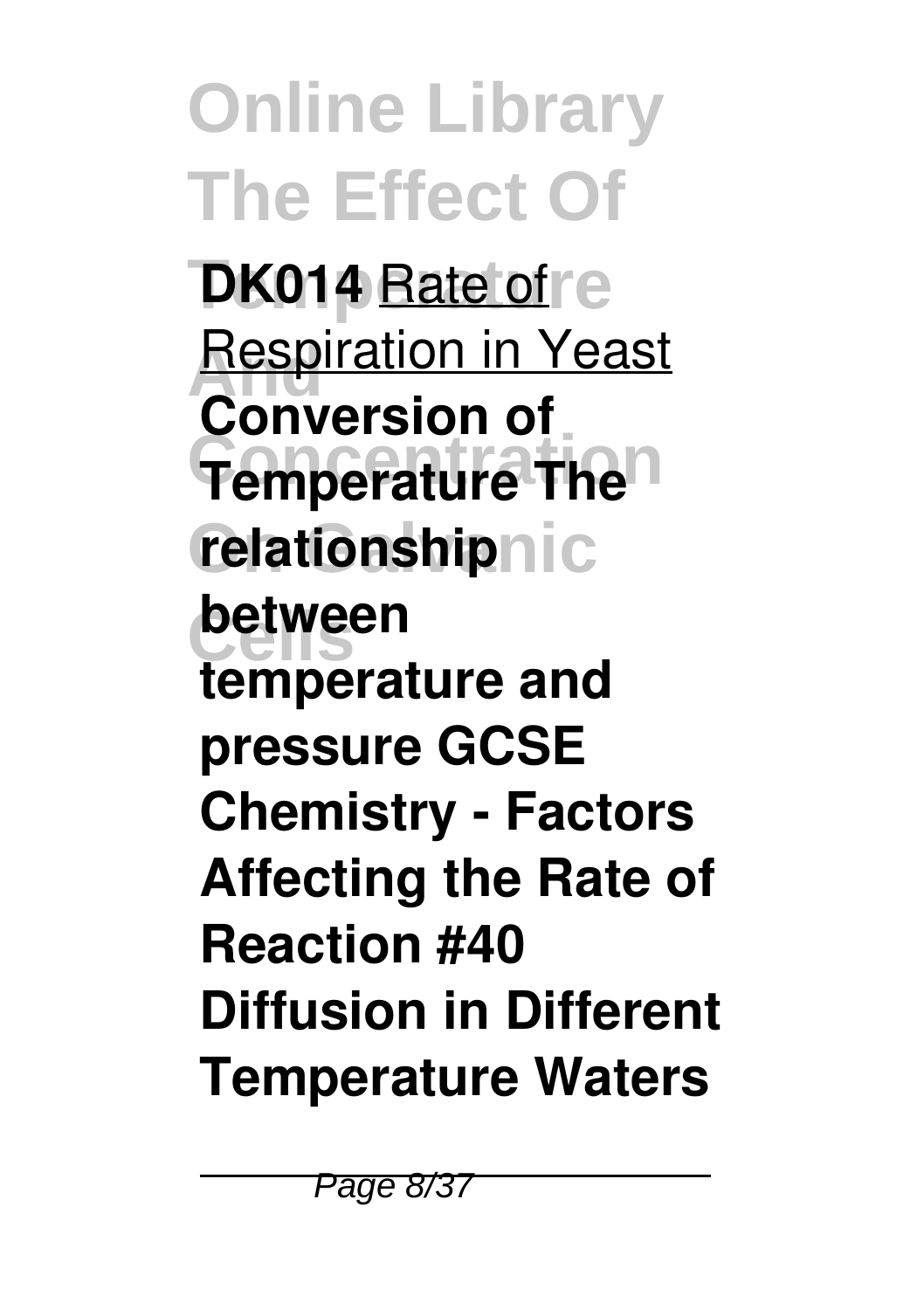**The Brightest Part of a Shadow is in the Effect of Itration Temperature** ic **National Geographic** Middle**Enzymes-The** Kids \"Weather\" by Kristin Baird Rattini in HD *Effect Of Temperature On Enzyme* Respiration A-level Required Practical: Effect of temperature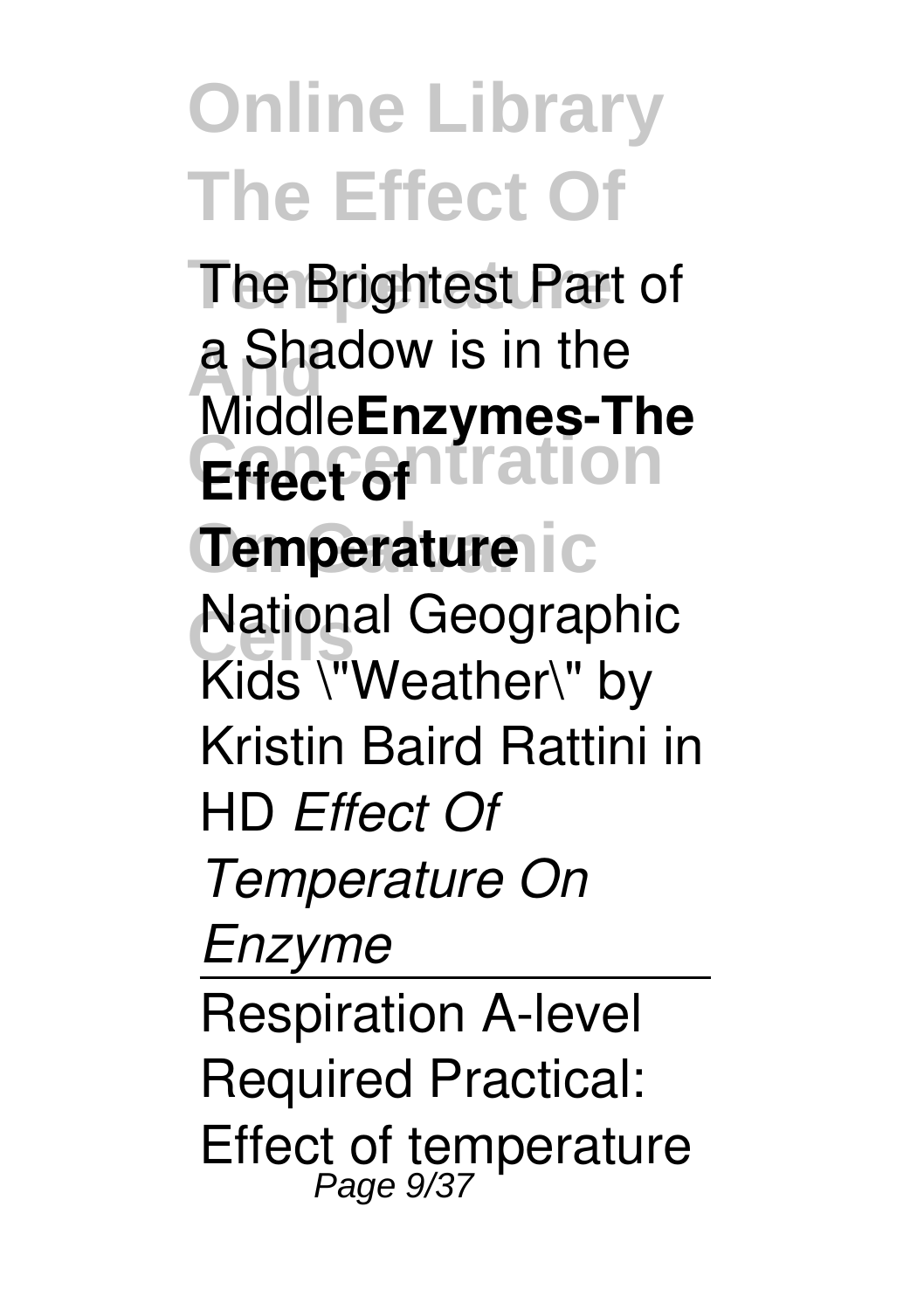on dehydrogenase in **yeast using TTC Effect of temperature** and concentration on **rate** | Revision for Collision Theory. Chemistry A-Level 16.2 Effect of temperature on the rate constant k (HL) VIDEO LAB Series: The Effect of Temperature on Diffusion *Lec 3:* Page 10/37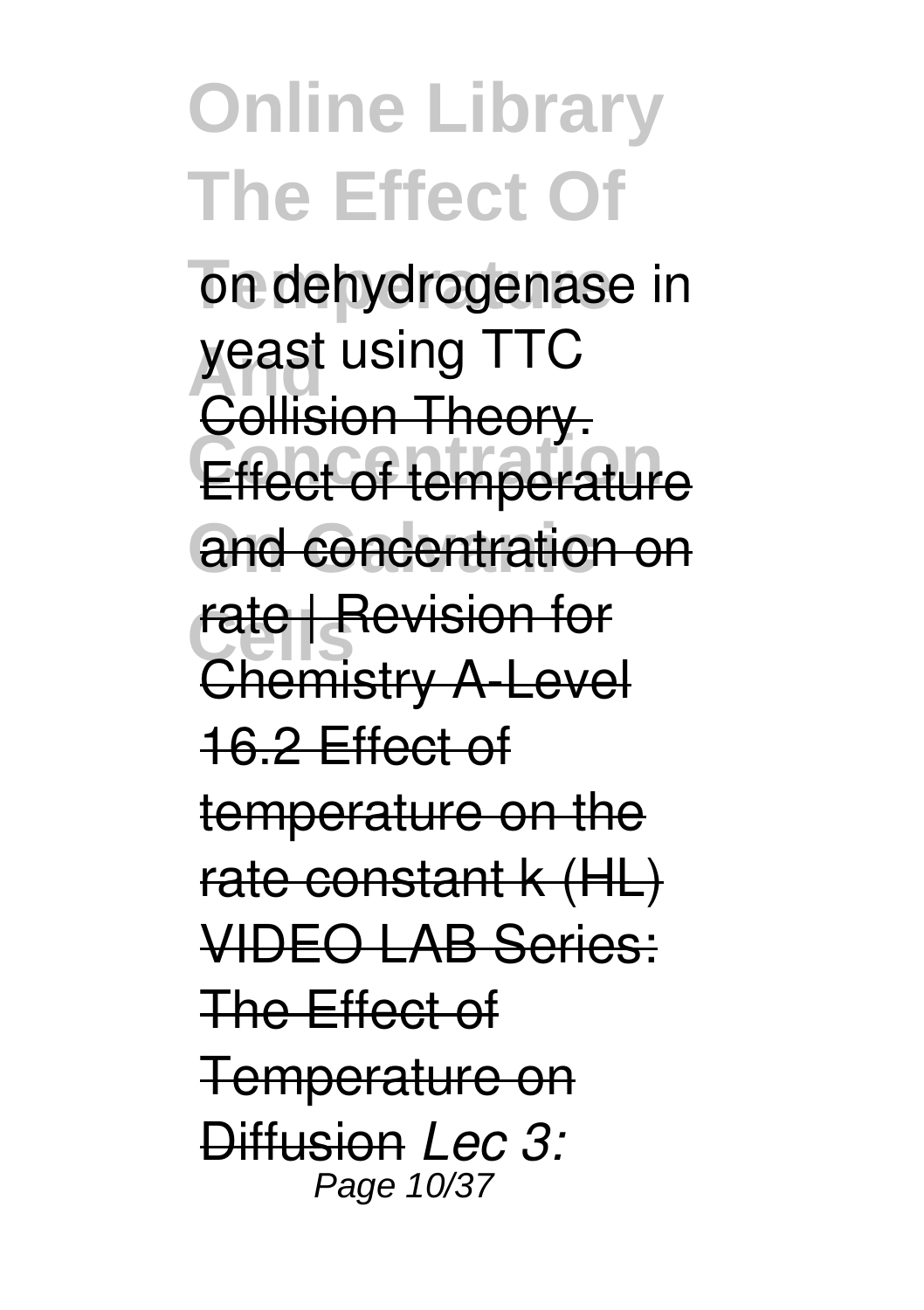**Temperature** *Temperature effects in metal forming* **Christian Concentration On Galvanic** *Thermodynamics* **Cells** *(Part 29)* **Keynote:** *Effect of Temperature* **Judea Pearl - The New Science of Cause and Effect** The Effect Of Temperature And The effect of temperature It turns out that temperature Page 11/37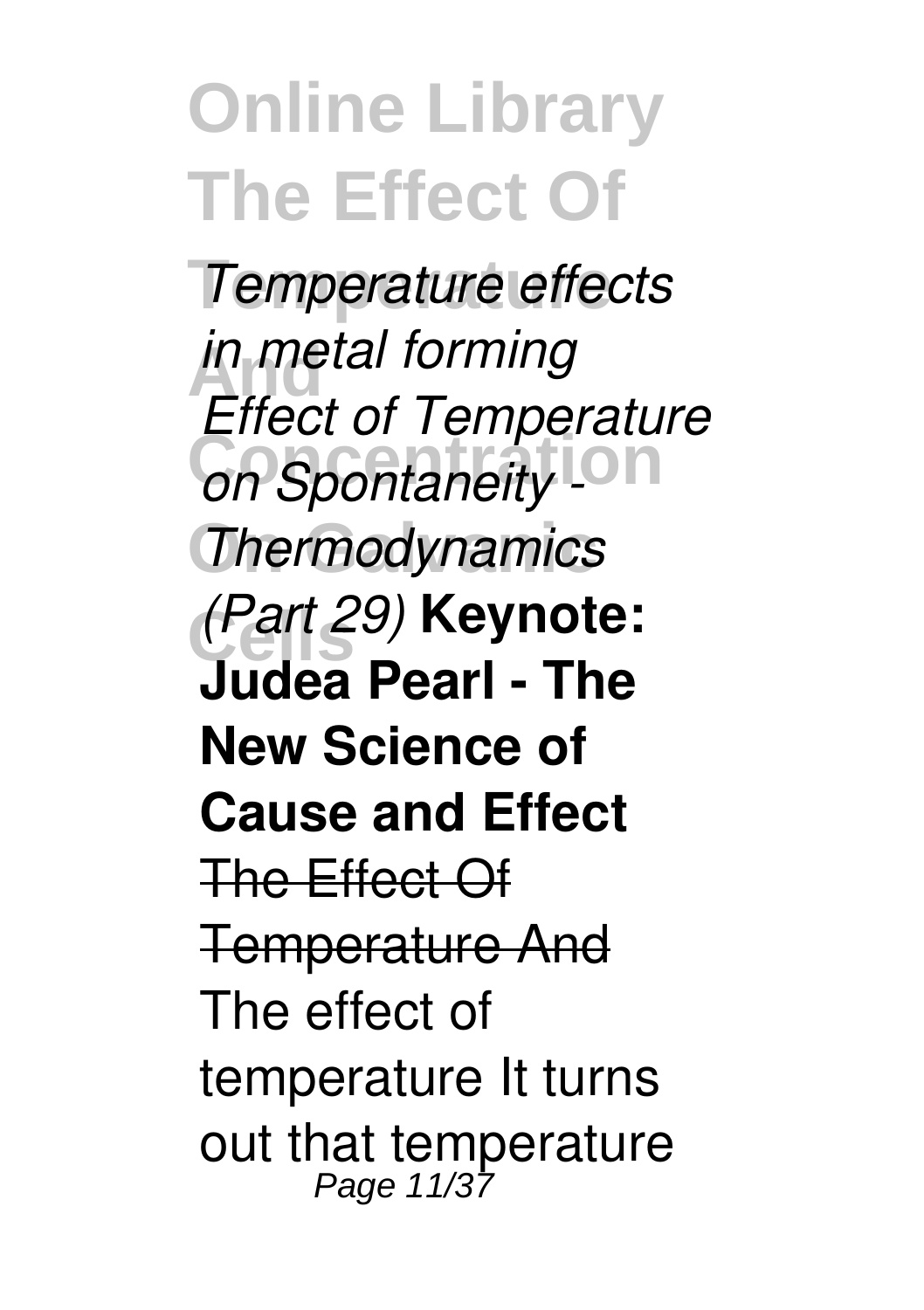does indeed seem to have a significant spread of COVID-19. For Zurich, London, **Berlin and Paris,** impact on the rate of major cities of the...

The effect of temperature and humidity on the growth rate ... Temperature has a direct effect on Page 12/37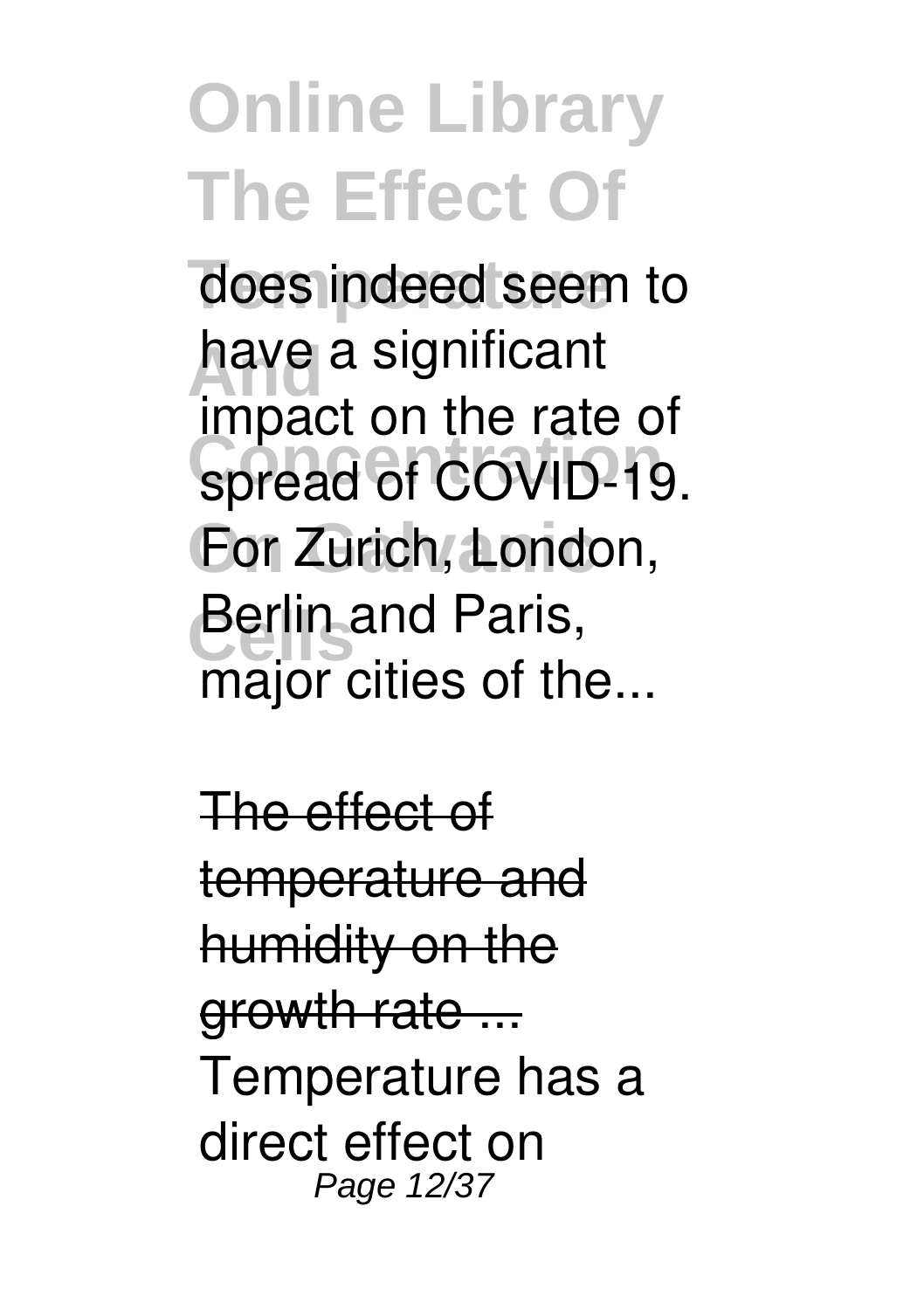whether a substance exists as a solid, **Concerts** Generally, increasing the temperature turns solids into liquids and liquid or gas. liquids into gases; reducing it turns gases into liquids and liquids into solids.

What Is the Effect of Temperature on States of Matter Page 13/37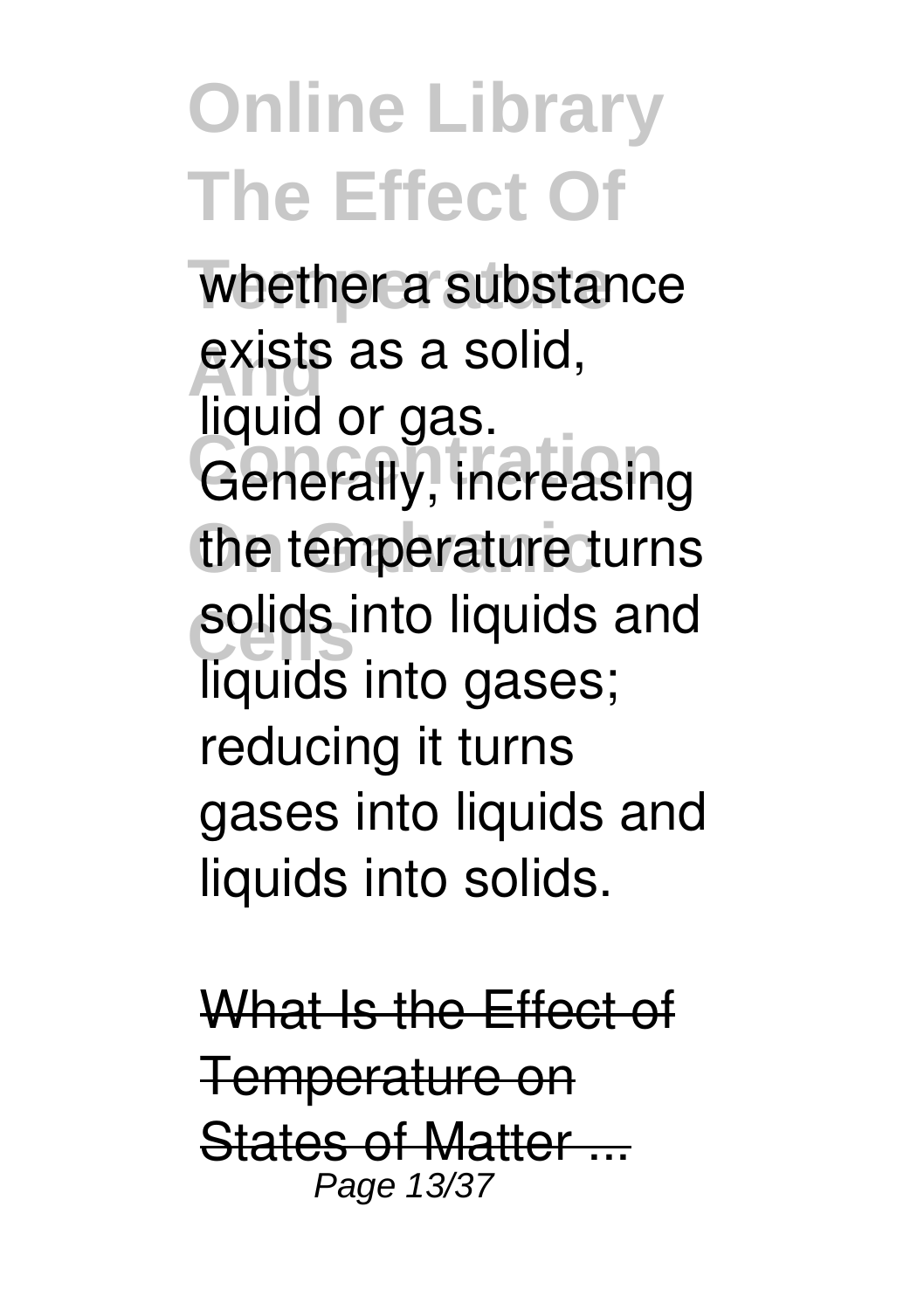**Trathis study, wee** collected the daily COVID-19, tration meteorological<sup>i</sup>c parameters and air death numbers of pollutant data from 20 January 2020 to 29 February 2020 in Wuhan, China. Generalized additive model was applied to explore the effect of temperature, humidity Page 14/37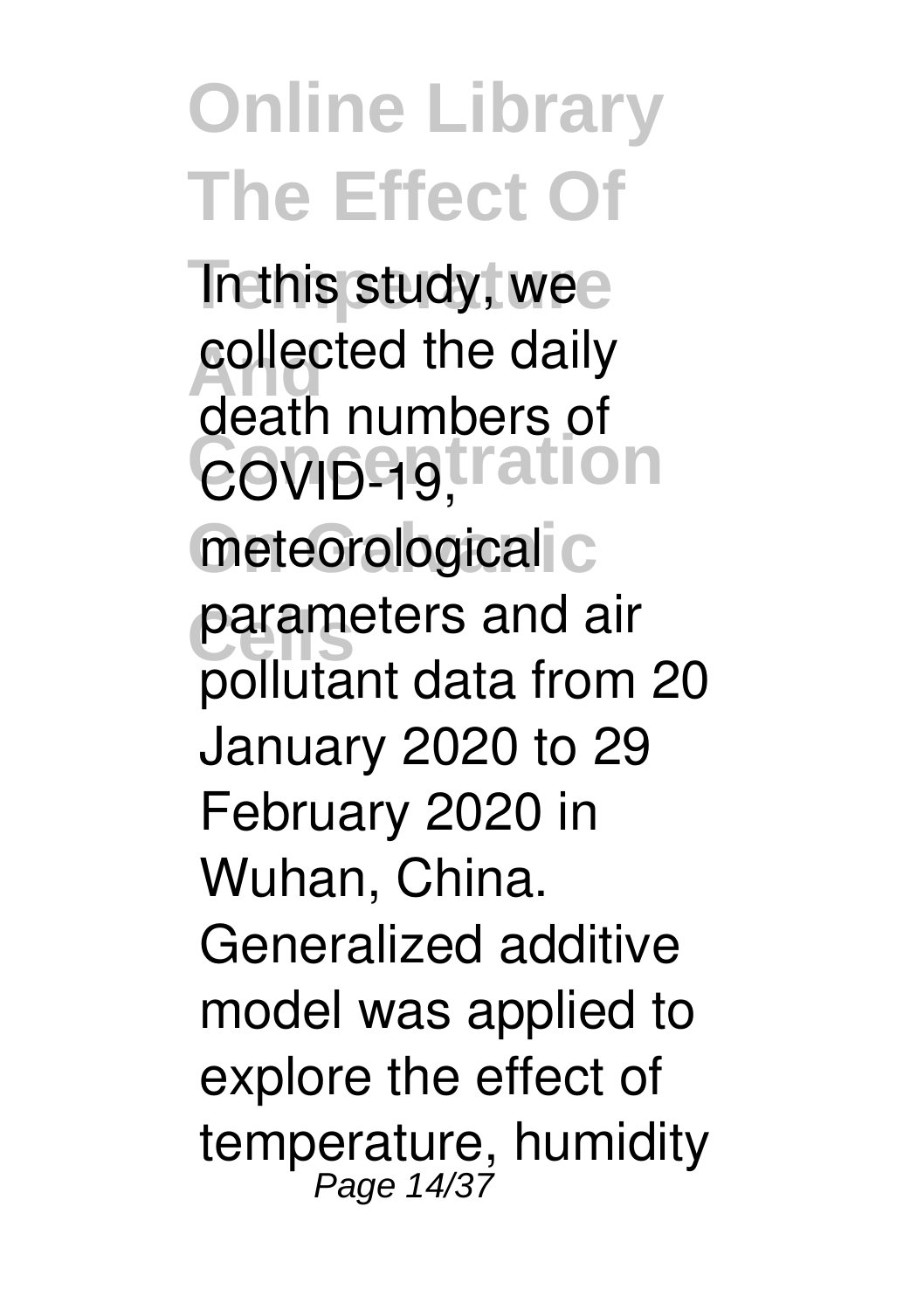and diurnal<sub>iture</sub> temperature range on of COVID-19.11ON **On Galvanic** the daily death counts

Effects of temperature variation and humidity on the death  $\ldots$ When roasting meat and poultry, an oven temperature no lower than 325 °F should be used. Use a meat thermometer to Page 15/37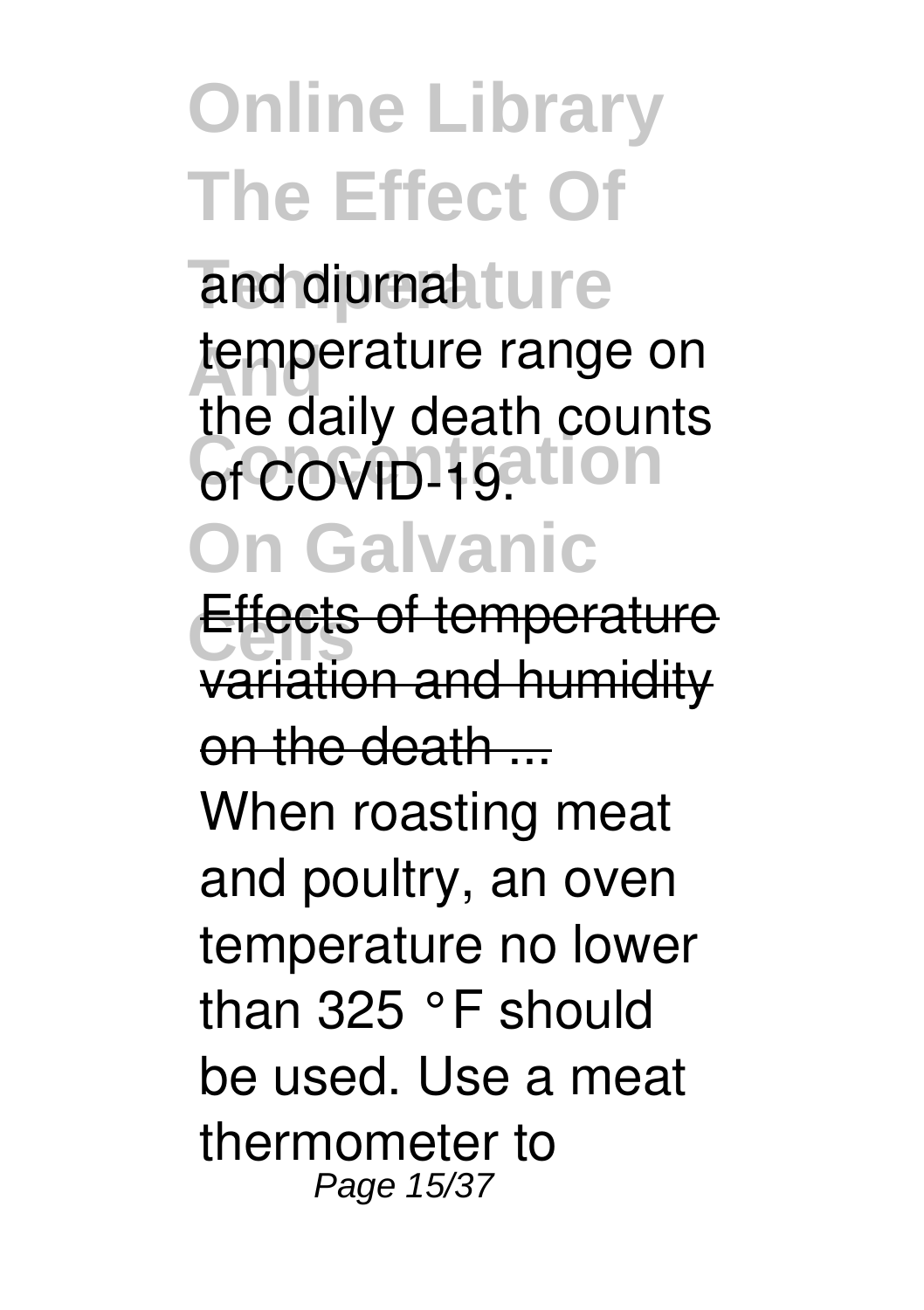assure that meat and poultry have reached temperature. Cook beef, lamb, pork and veal steaks, roasts a safe internal and chops to a safe minimum internal temperature of at least 145 °F, then allow to rest for 4 minutes before ...

Effects o Page 16/37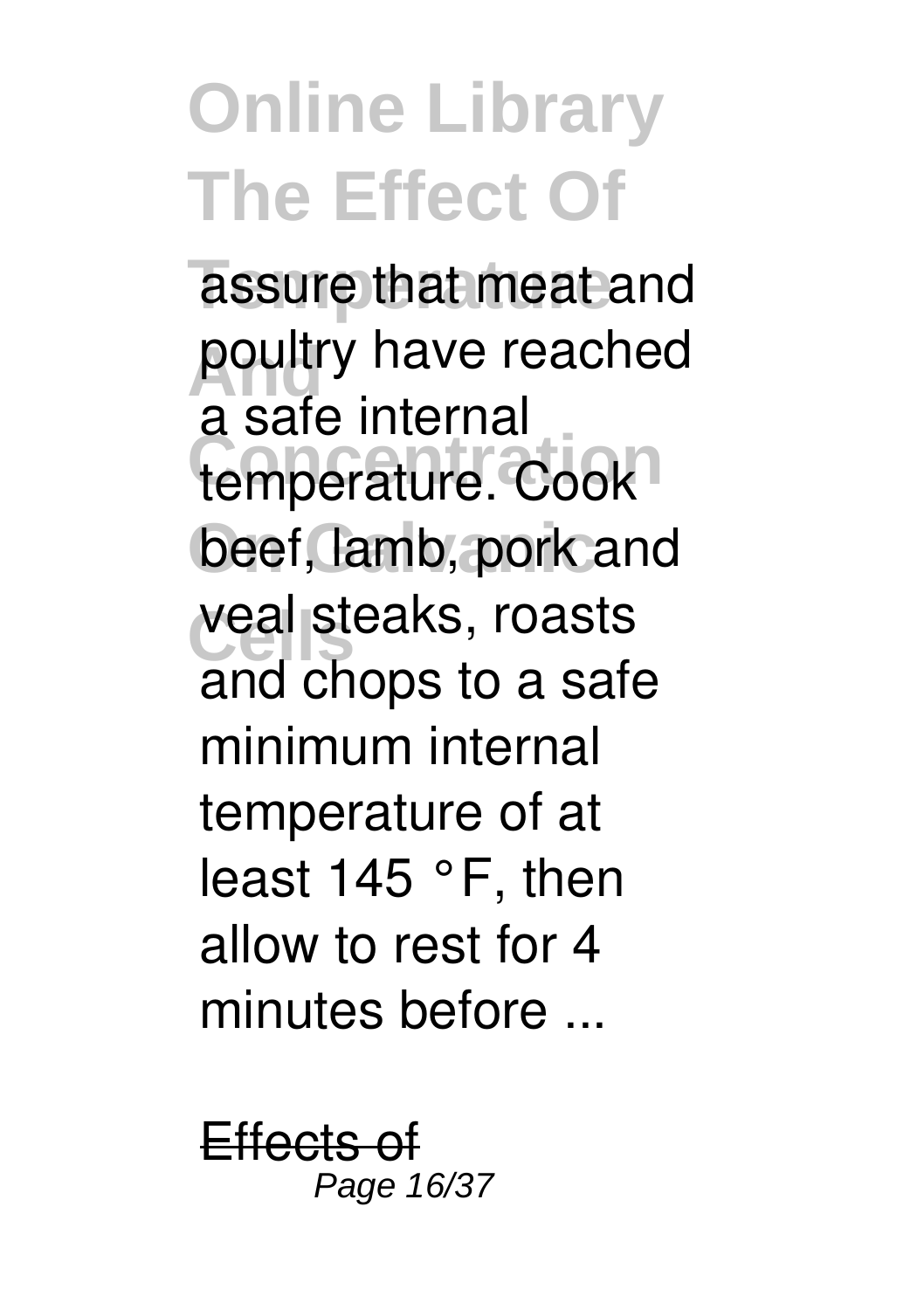**Temperature** Temperature on Food **Home & Garden Effect of Temperature** Temperature is one of the parameters that Information ... can affect the rate of a chemical reaction considerably. We have often seen milk boiling on a gas stove. The rate at which a specific quantity of milk boils Page 17/37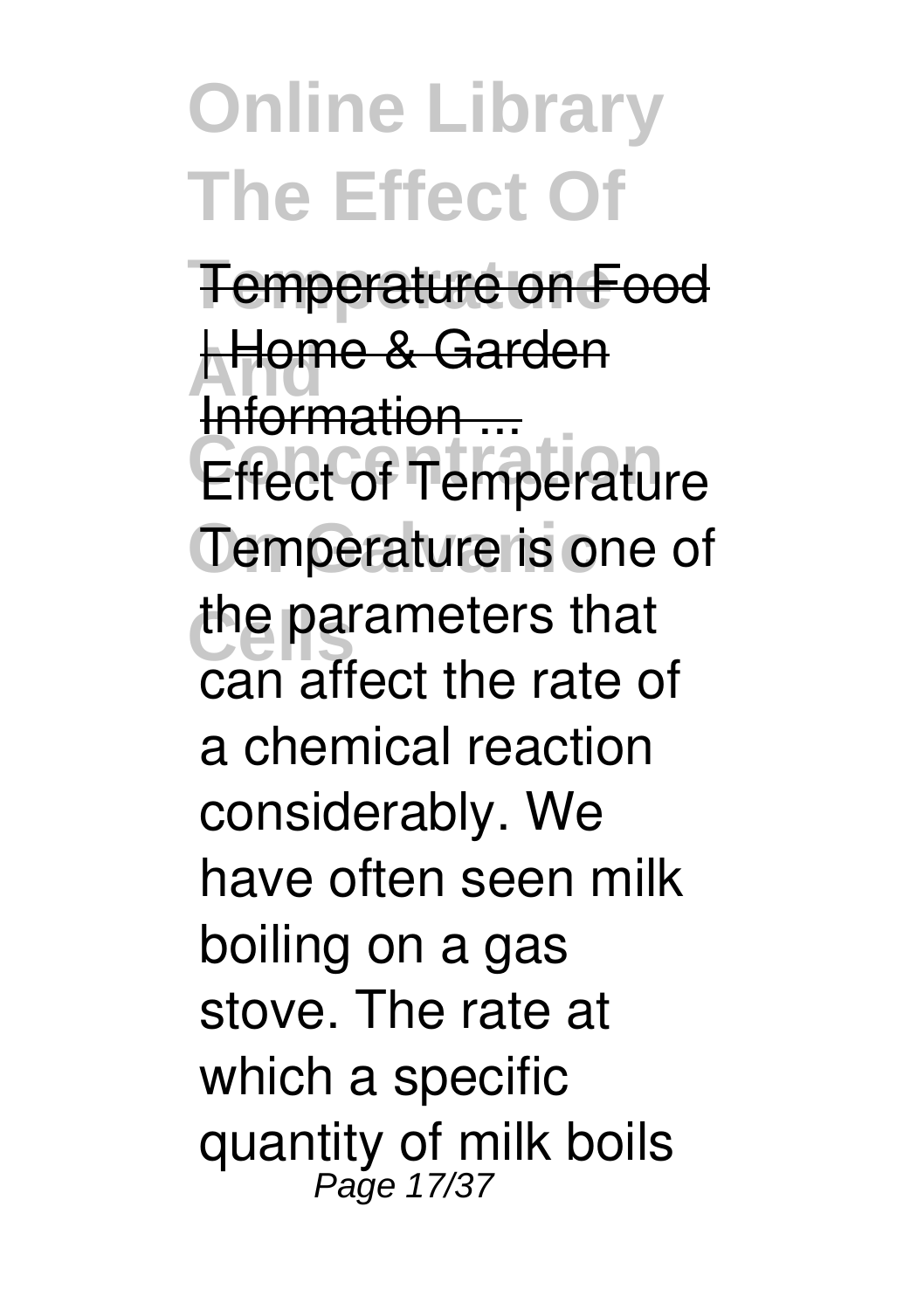depends on the flame **A<sub>nd</sub>** stove.

**Effect of Temperature On Rate of Reaction -Arrhenius ...**<br>The Fitches The Effects of Temperature and Relative Humidity on the Viability of the SARS Coronavirus Adv Virol. 2011;2011:734690. doi: Page 18/37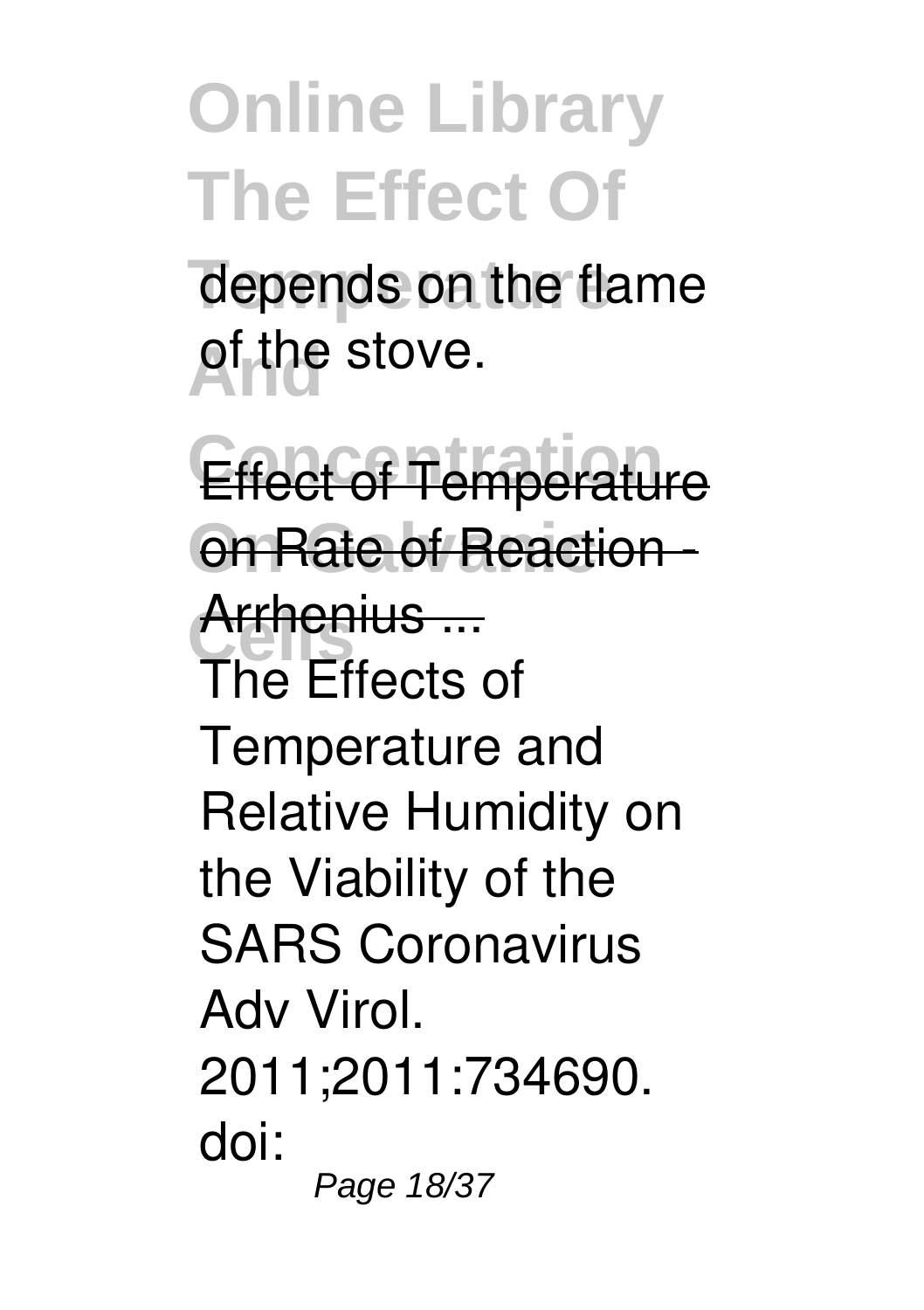**Temperature** 10.1155/2011/734690 **A** Epub 2011 Oct 1. **Concentration** J S Malik Peiris, S Y **Cam, L L M Poon, K Y** Yuen, W H Seto. Authors K H Chan 1 , Affiliation 1 Department of ...

The Effects of Temperature and Relative Humidity on the  $\ldots$ This reference guide Page 19/37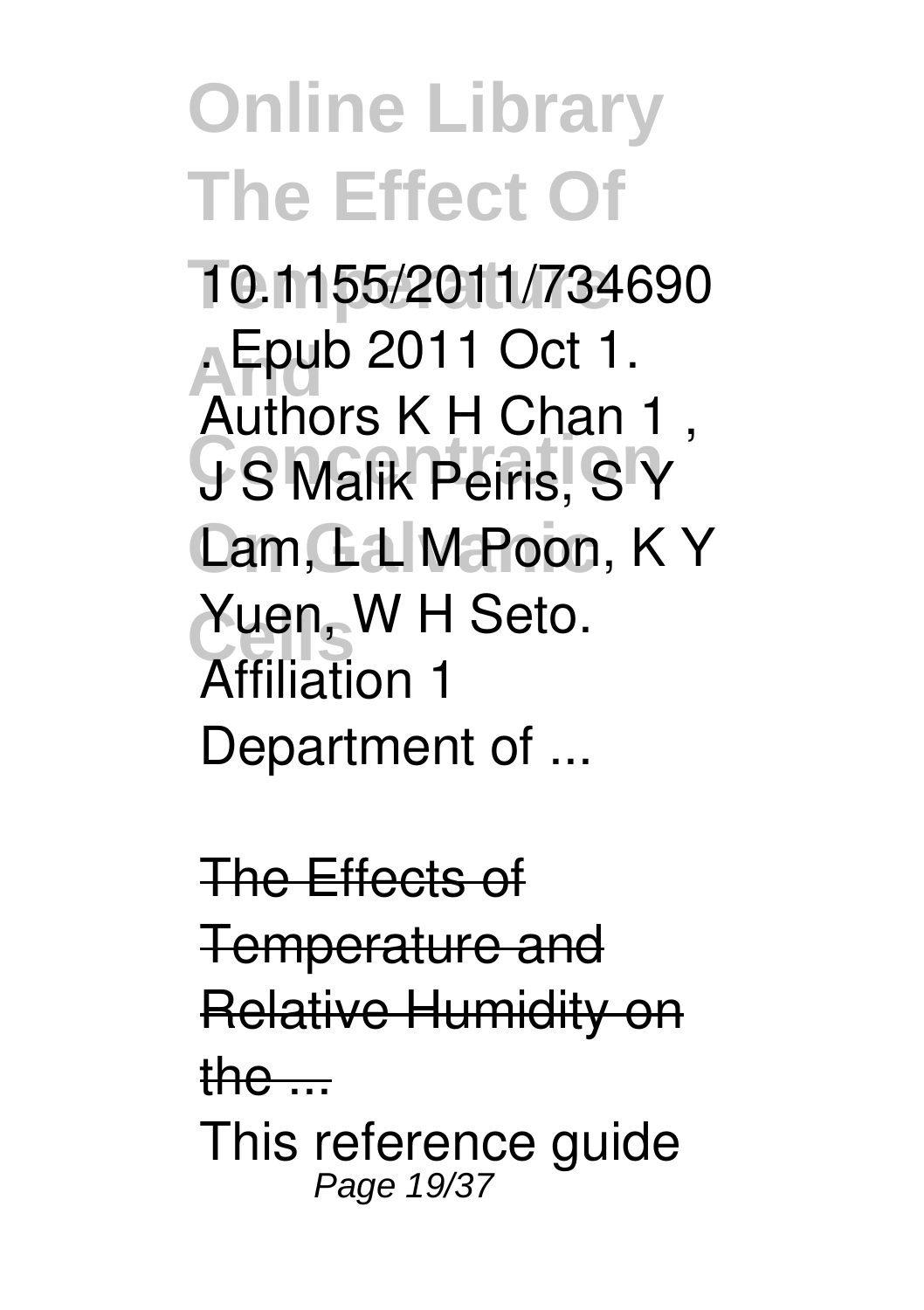**brings together a wide** range of critical data temperature on On plastics and nic elastomers, enabling on the effect of engineers to make optimal material choices and design decisions. The effects of humidity level and strain rate on mechanical and electrical properties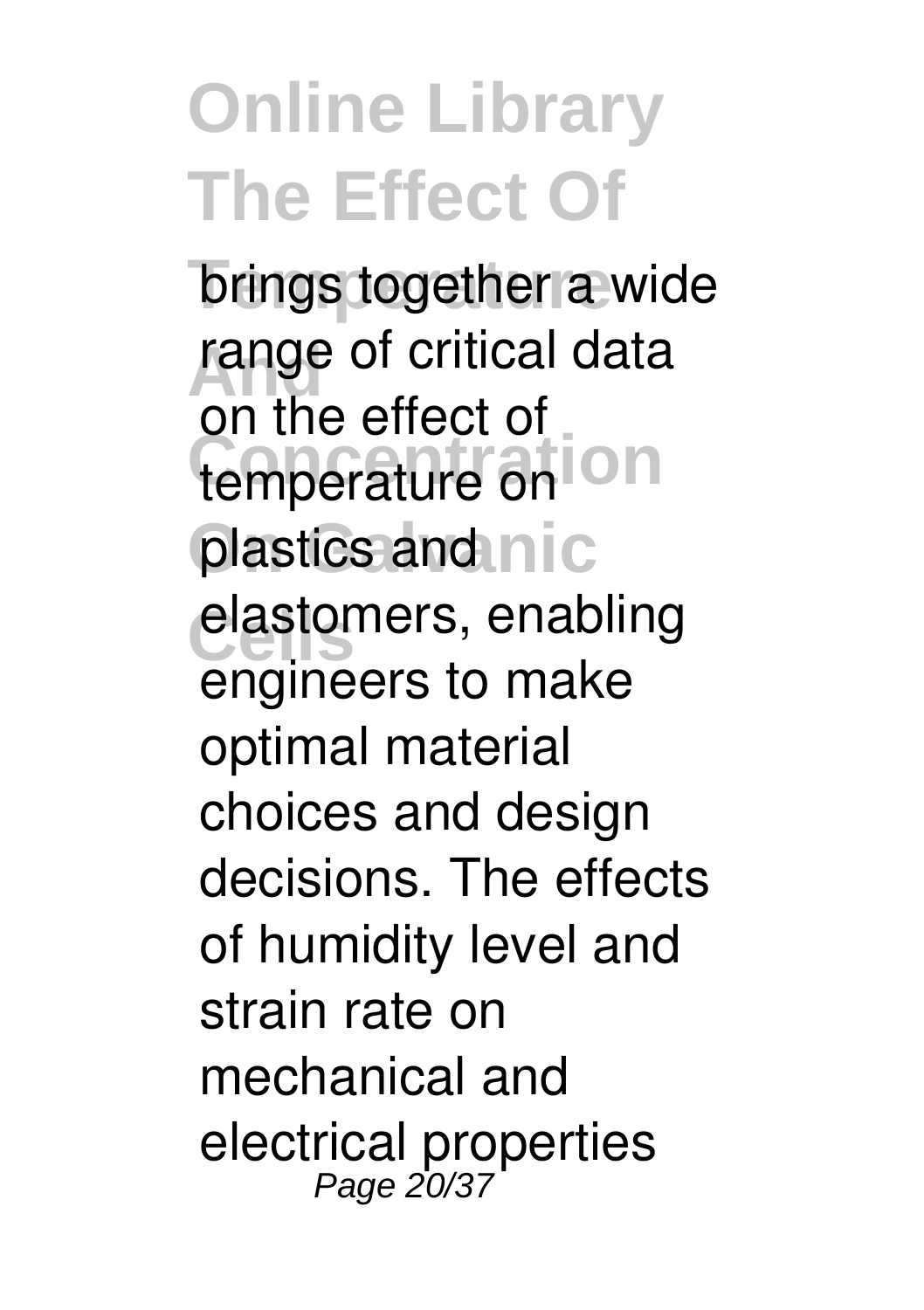**Online Library The Effect Of** are also covered. **And** The Effect of **Temperature and n other Factors on Plastics ...**<br>Tamaaret Temperature and ontogenetic development: **Temperature** influences the speed and success of development of poikilothermic Page 21/37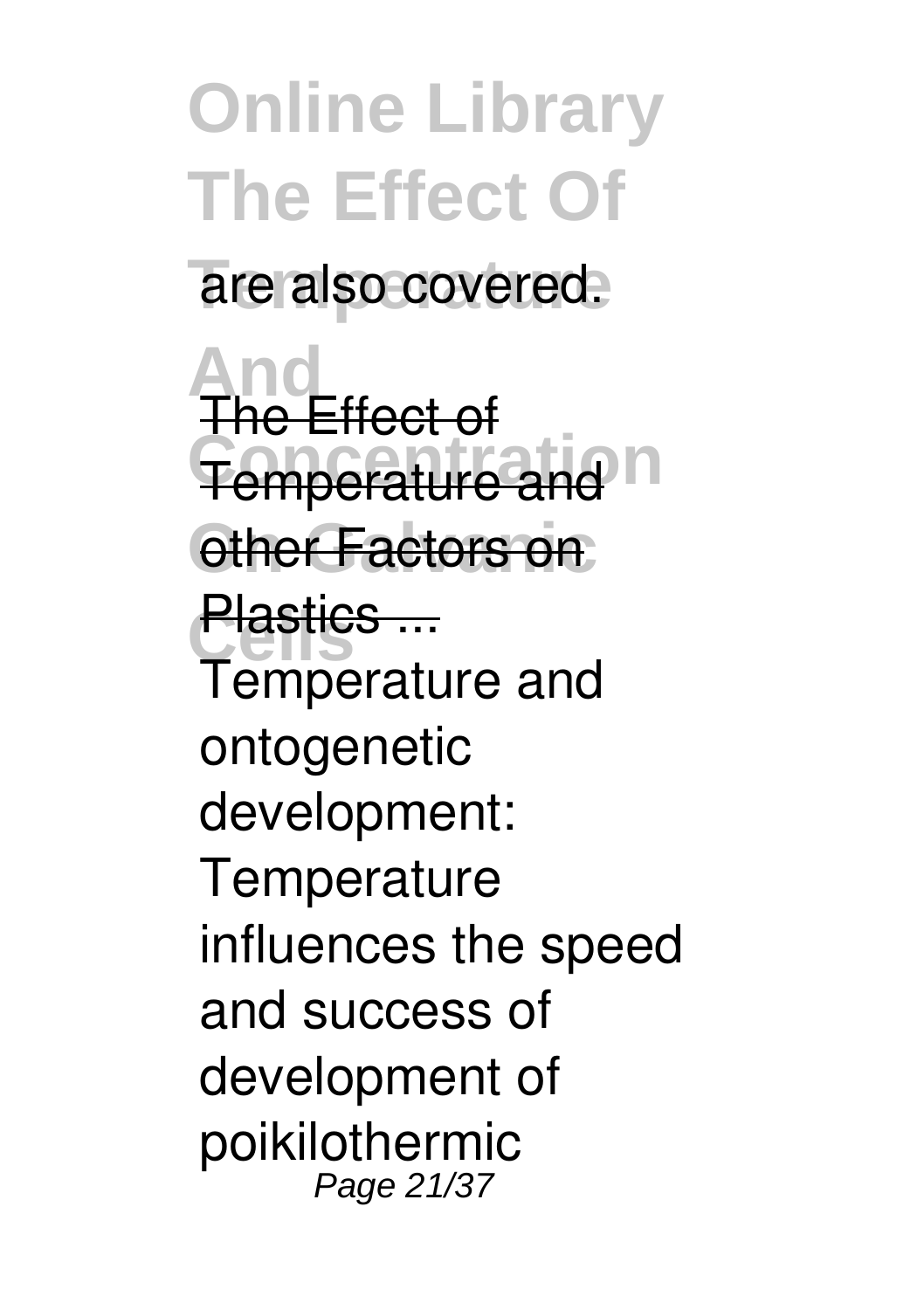animals. In general **And** complete and larvae is more rapid in warm ic temperatures. Trout development of eggs eggs, for example, develop four times faster at 15°C than at  $5^{\circ}$ C.

12 Most Important Effects of **Temperature on**<br>Page 22/37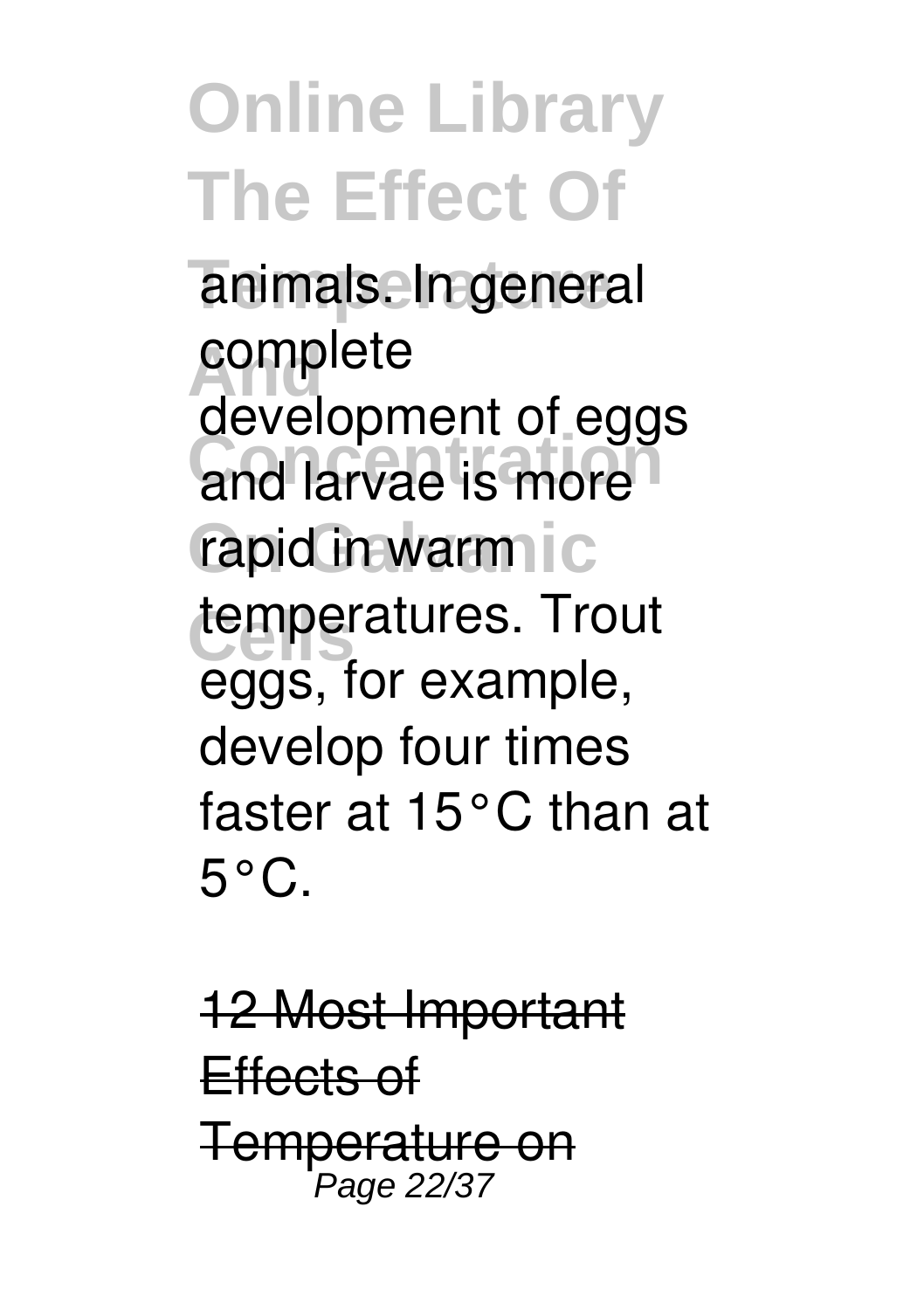**Living Organisms Since 1906, the global** temperature has<sup>O</sup>n increased by more than 1.6 degrees average surface Fahrenheit (0.9 degrees Celsius)—even more in sensitive polar regions. And the impacts of rising ...

Global warming and Page 23/37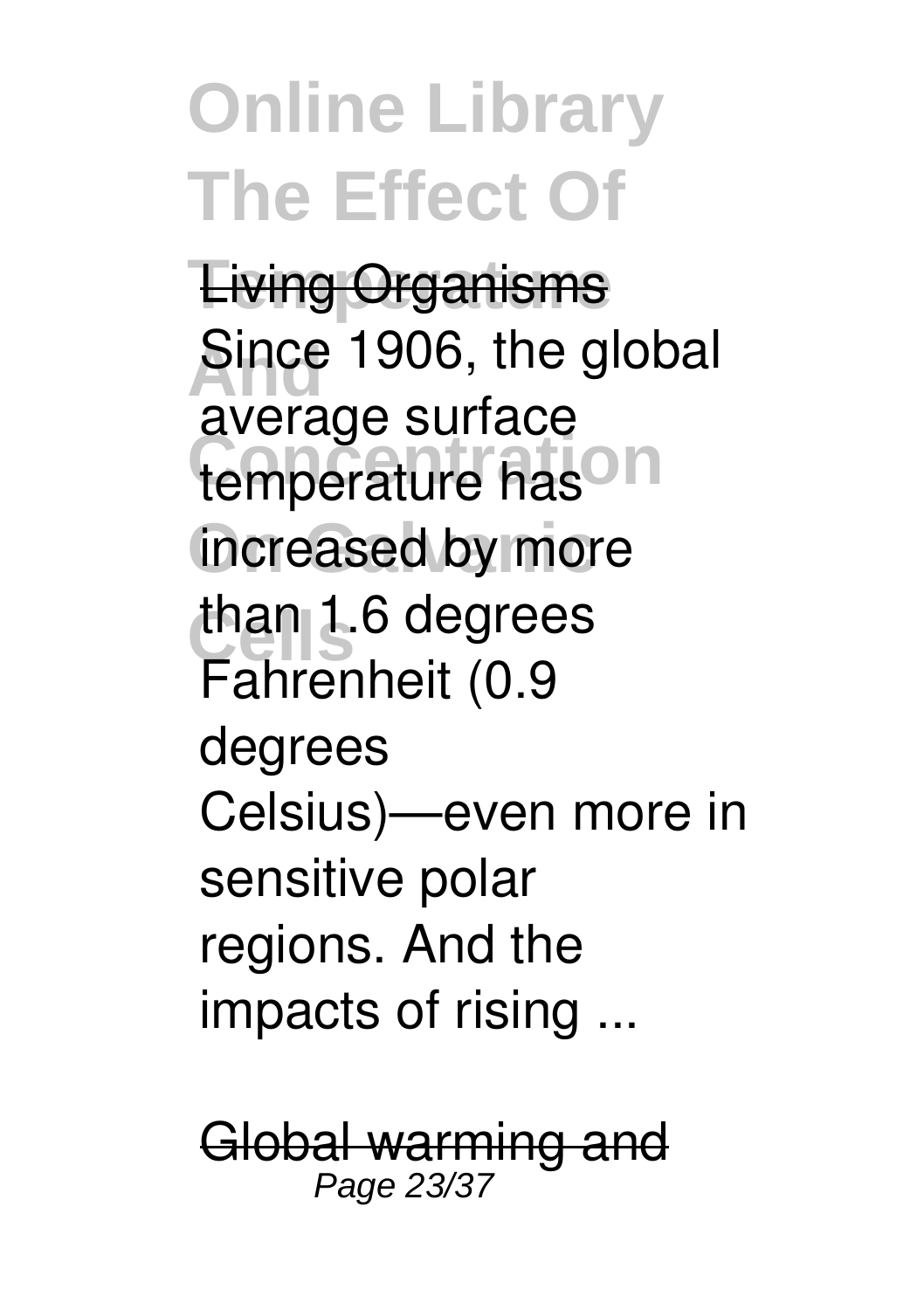**climate changer** e **effects: information**  $and -$ 

**Higher temperatures** lower the density of a medium, which puts less resistance on the sound waves. For example, sounds travels 1,087 feet per second through air at a temperature of 32 degrees Fahrenheit. At a higher Page 24/37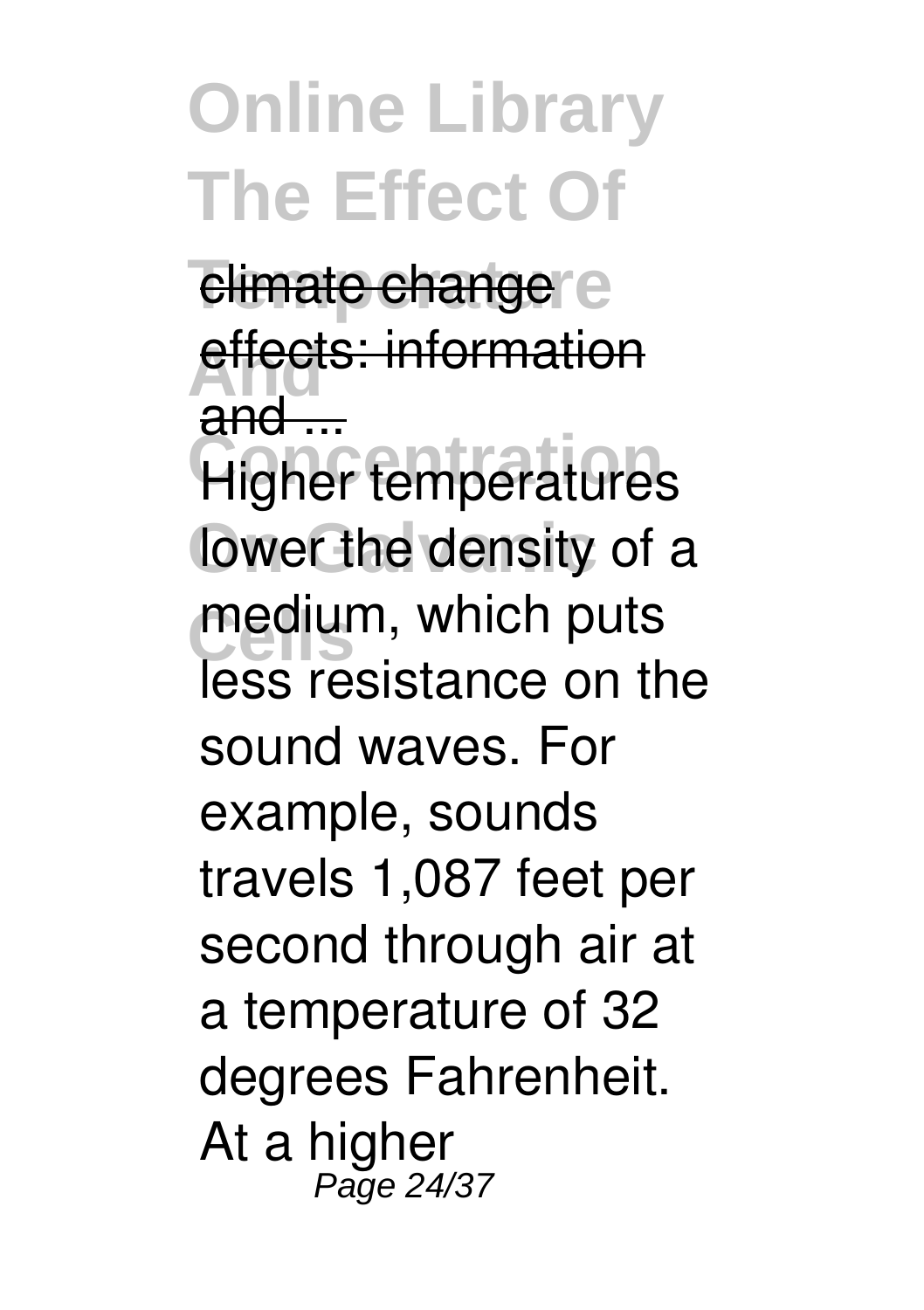**Temperature** temperature of 68 F, the air density is sound is able to travel **On Galvanic** at 1,127 feet per **Cells** second. significantly lower and

How Does Temperature Affect the Speed of Sound? Ambient temperature and humidity are known to have strong effects on the Page 25/37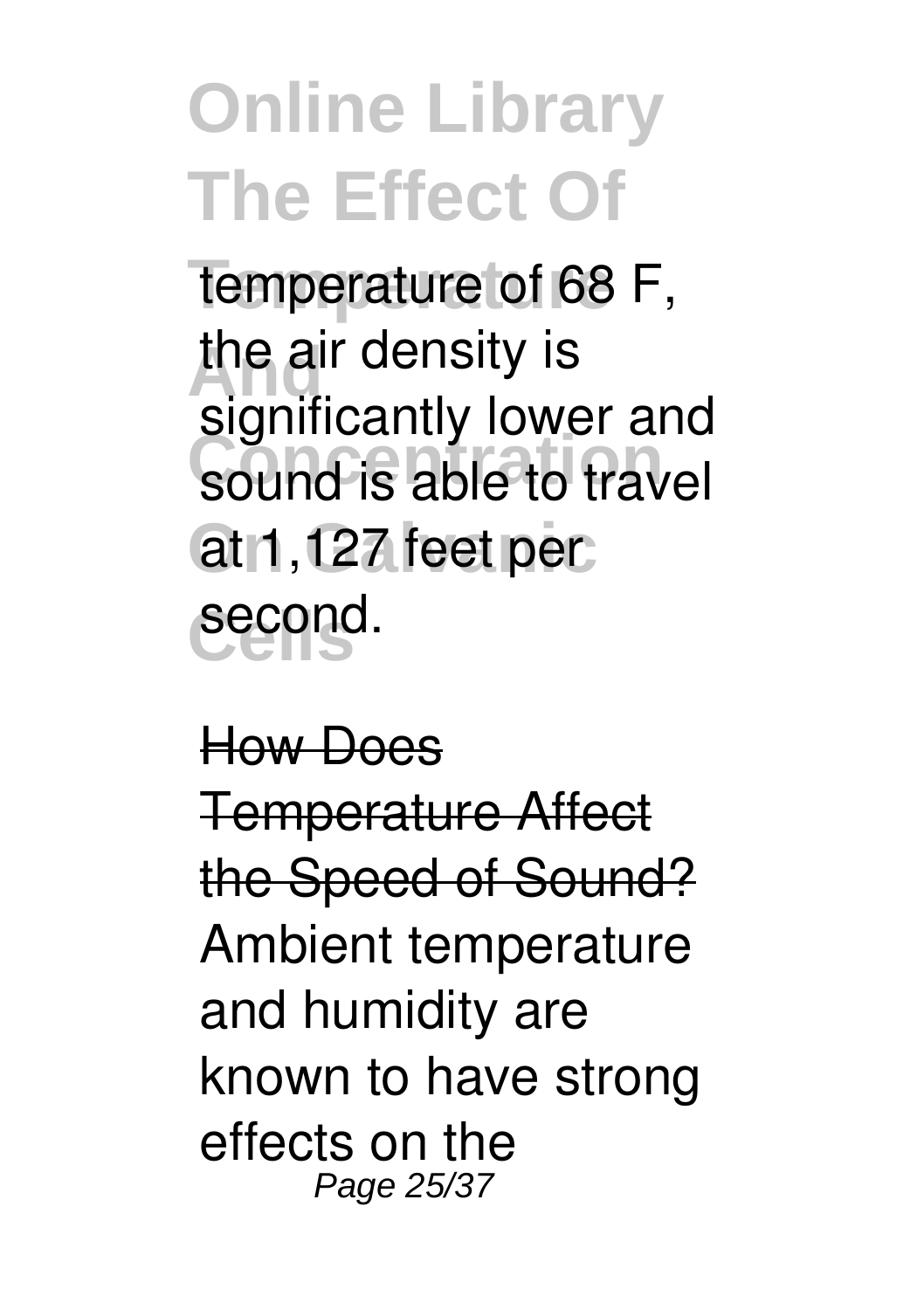environmental stability of viruses[1][1], but<br>
there is little data for SARS-CoV-2, and a general quantitative understanding of how there is little data for temperature and humidity affect virus stability has remained elusive.

The effect of temperature and humidity on the Page 26/37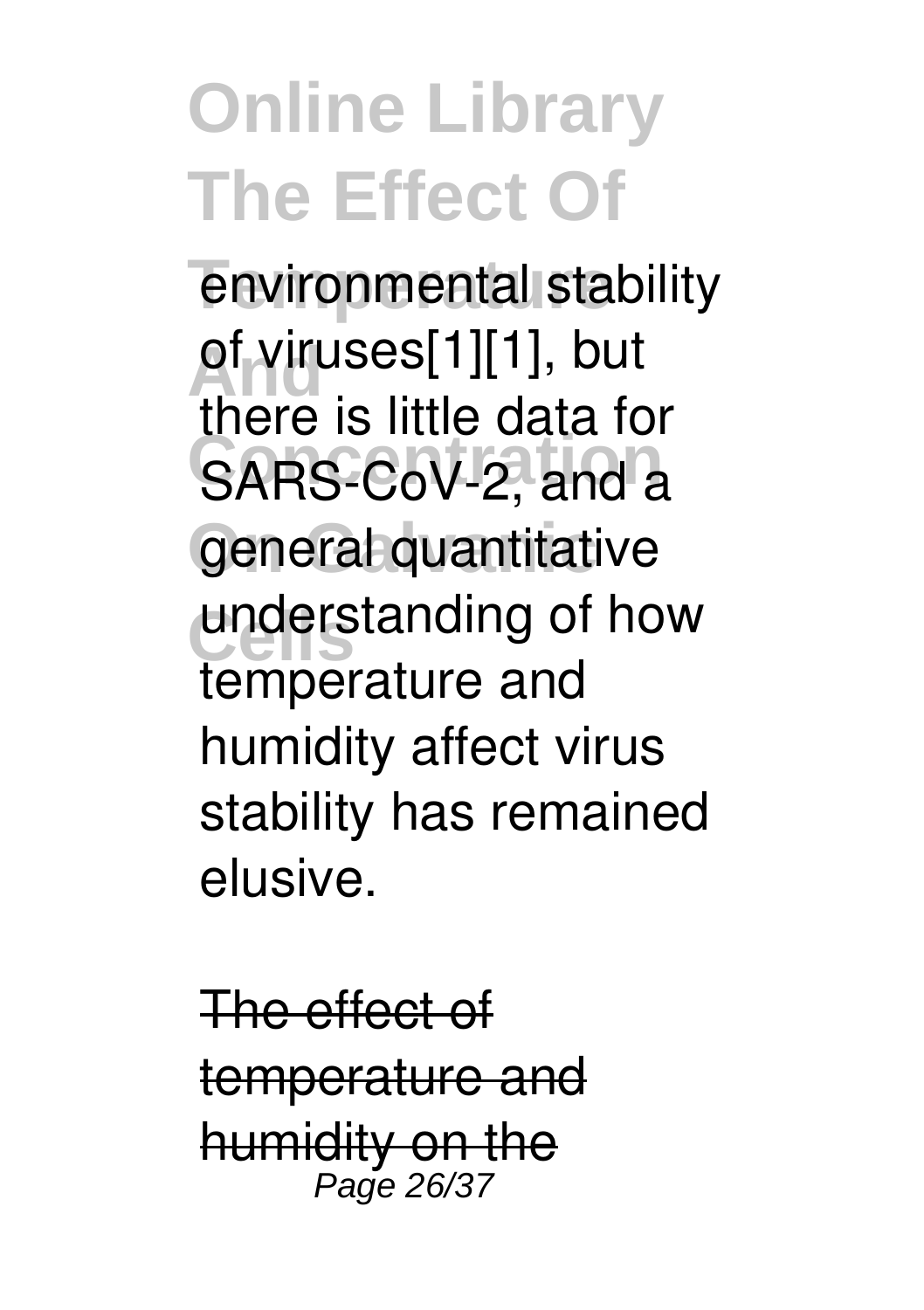**stability of at ure Effect of Temperature Concentration** of gases in liquids decreases with on the Solubility of increasing temperature, as shown in Figure \(\PageIndex{2}\). **Attractive** intermolecular interactions in the gas phase are essentially Page 27/37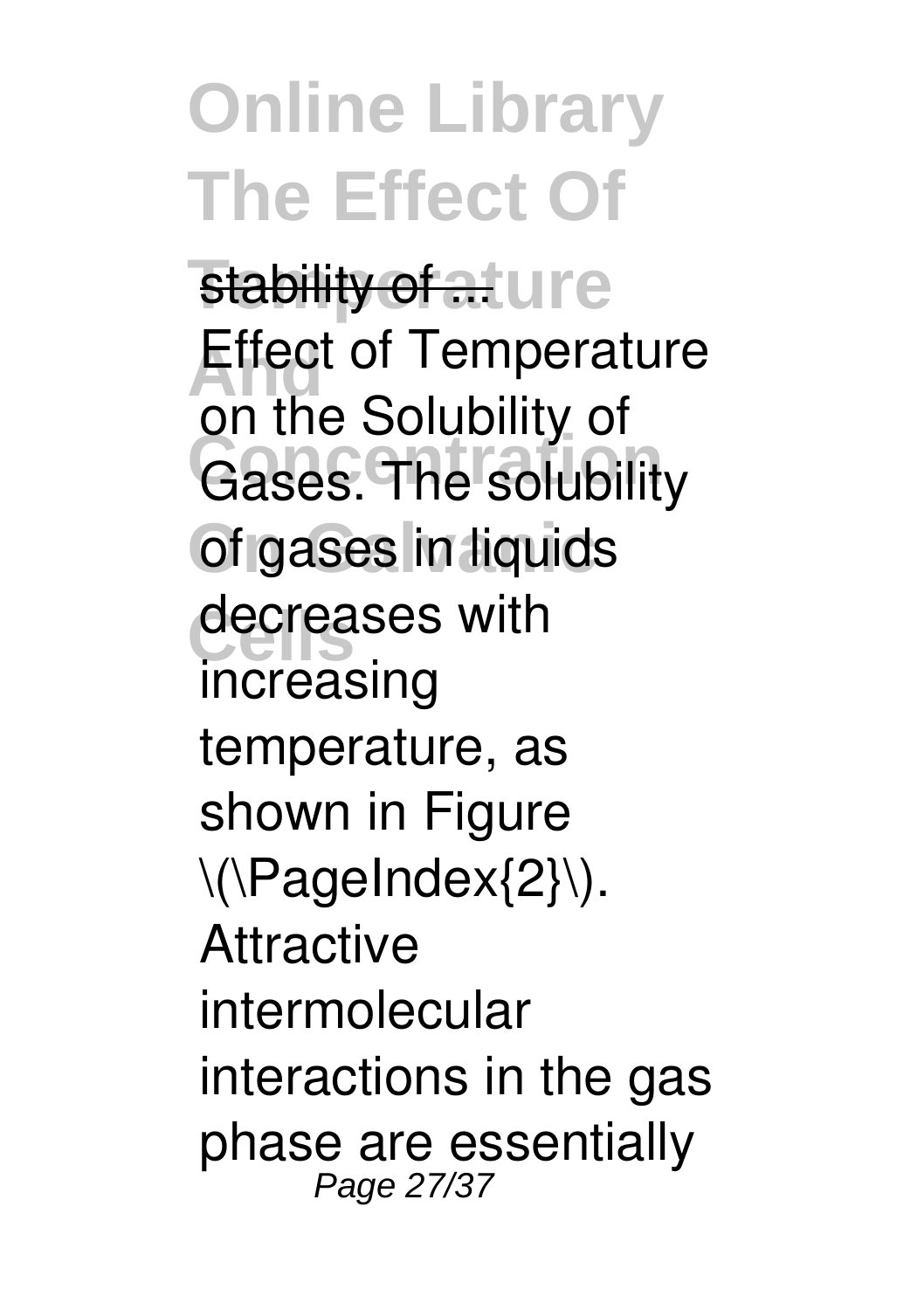zero for mosture substances. When a so because its **ION** molecules interact with solvent gas dissolves, it does molecules.

13.4: Effects of Temperature and Pressure on Solubility

...

A decrease in temperature can also Page 28/37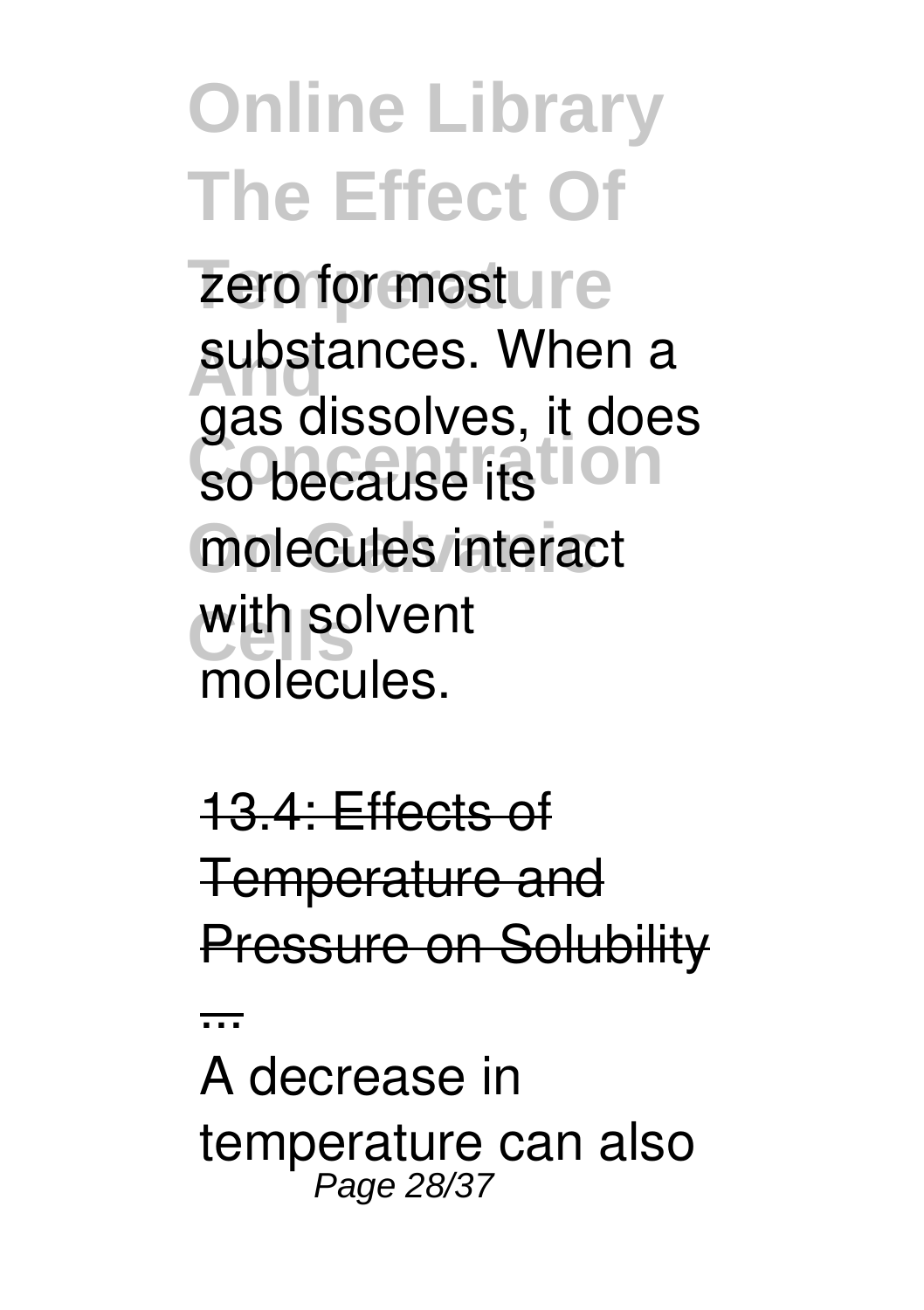have a negative effect on cell membranes temperature, the fatty acid tails of the C phospholipids move and cells. At low less and become more rigid. This decreases the overall fluidity of the membrane, also decreasing its permeability and potentially restricting Page 29/37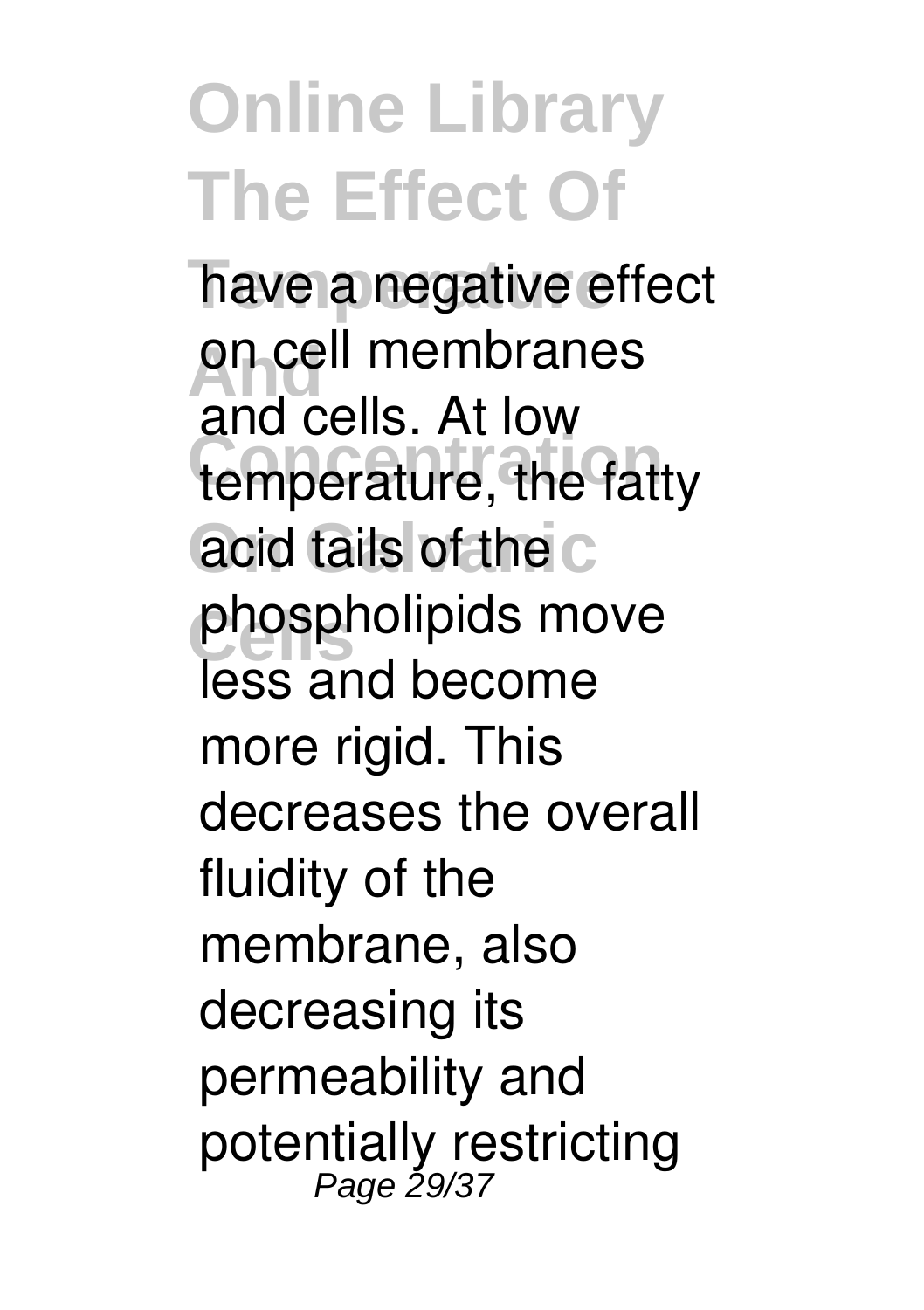entry of important molecules such as **Concentration** into the cell. **On Galvanic** oxygen and glucose

**The Effect of** Temperature on Cell Membranes | **Sciencing** In a solar cell, the parameter most affected by an increase in temperature is the Page 30/37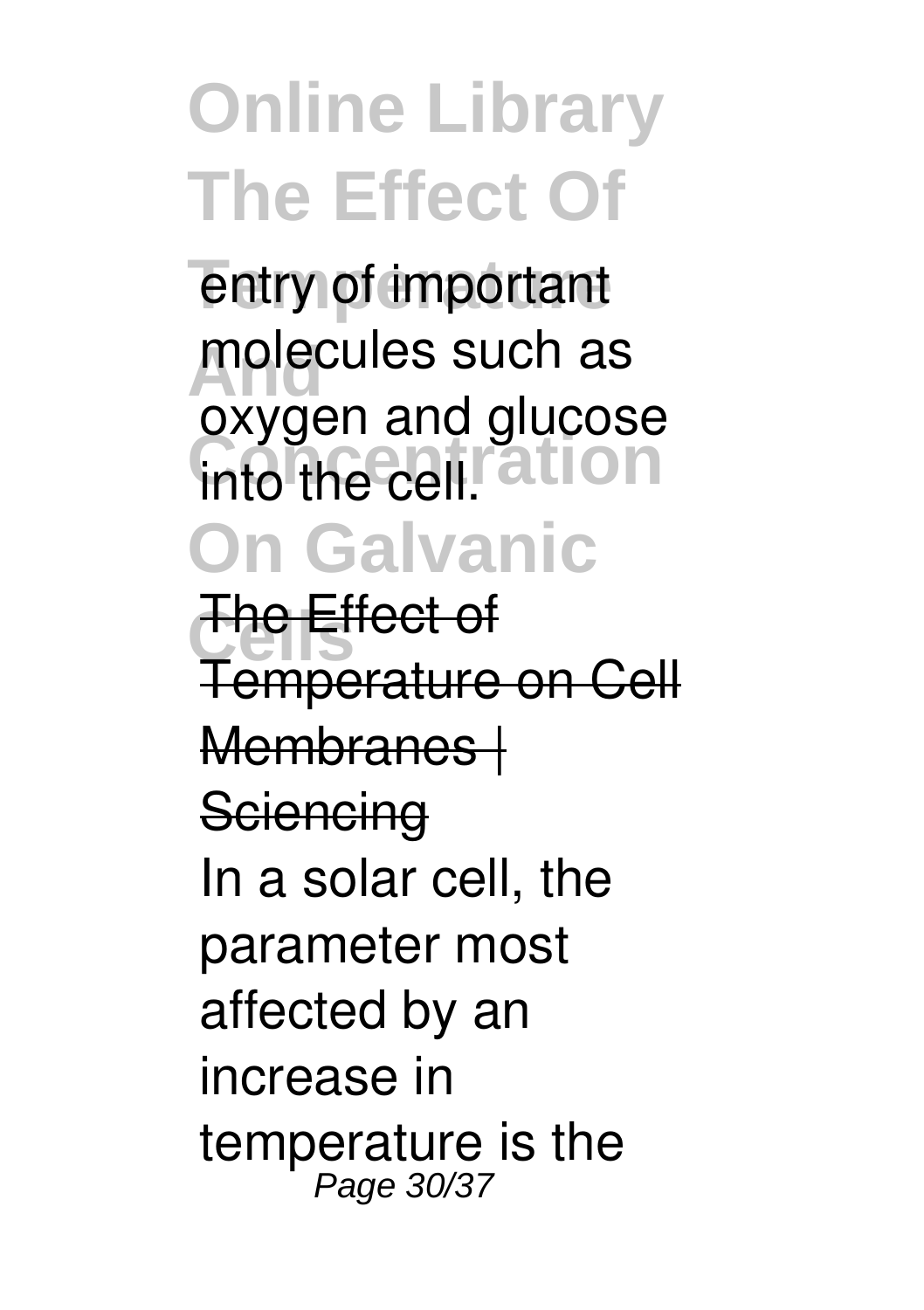open-circuit voltage. **The impact of** temperature is shown in the figure below. The effect of increasing temperature on the IV characteristics of a solar cell. The opencircuit voltage decreases with temperature because of the temperature dependence of I 0. Page 31/37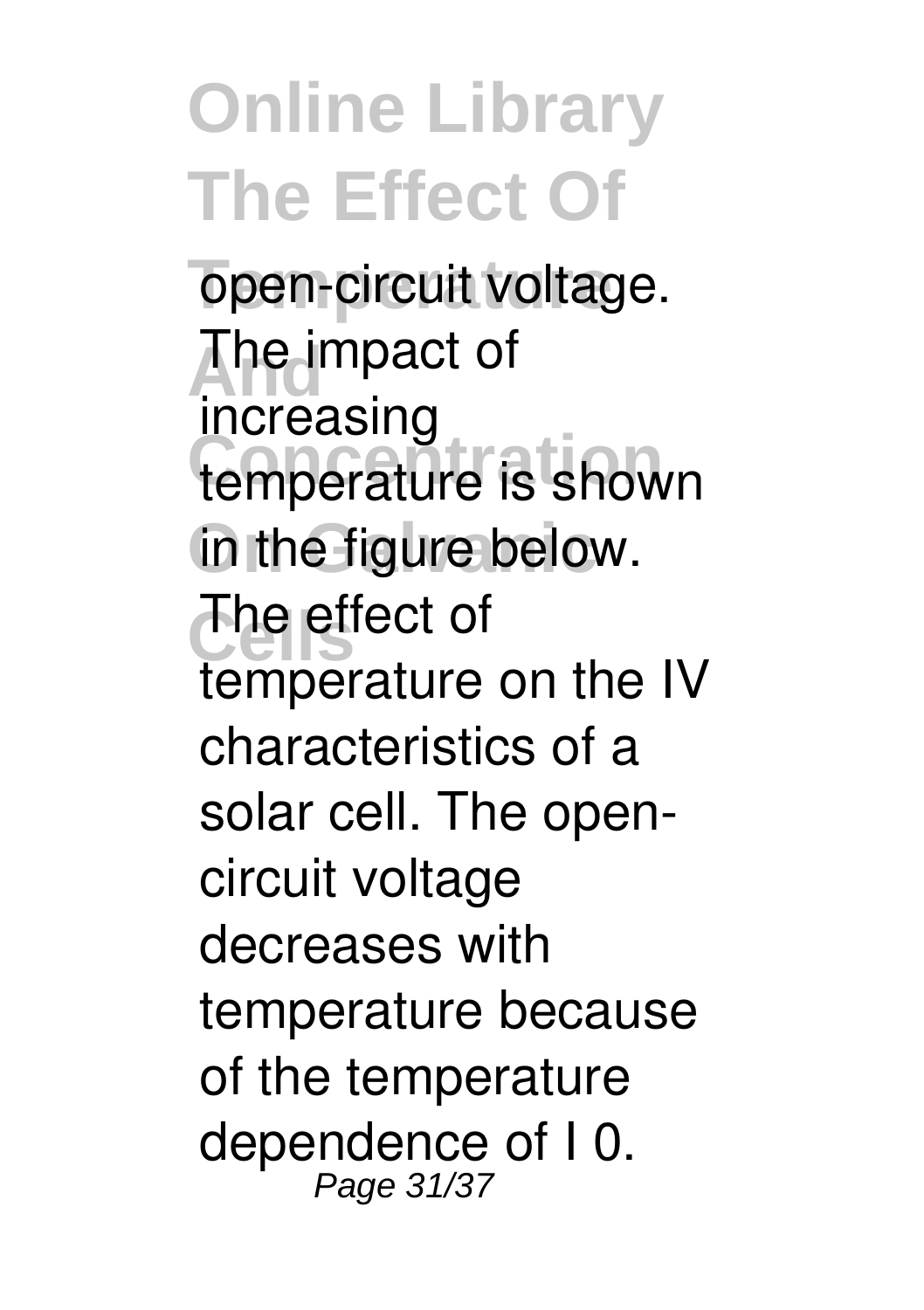**Online Library The Effect Of Temperature Effect of Temperature** Temperature plays a significant role on pH measurements. As | PVEducation the temperature rises, molecular vibrations increase which results in the ability of water to ionise and form more hydrogen ions. As a result, the pH will drop. Page 32/37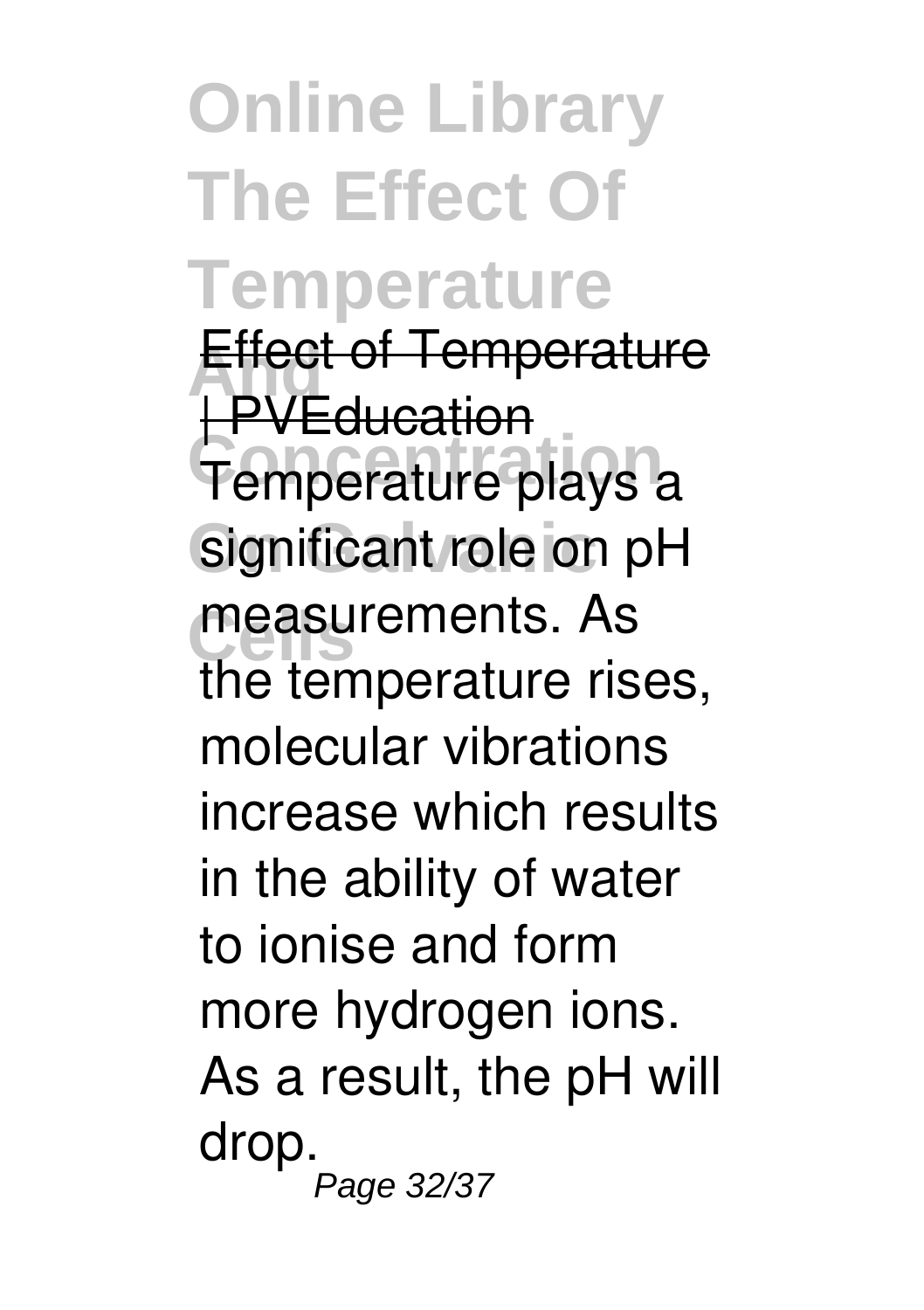**Online Library The Effect Of Temperature How Does PH? Westlabation** It is known that both temperature and<br>
collish influence Temperature Affect salinity influence the sorption process and their natural variations are the greatest in estuaries. To provide useful sorption parameters for modeling phosphate<br>Page 33/37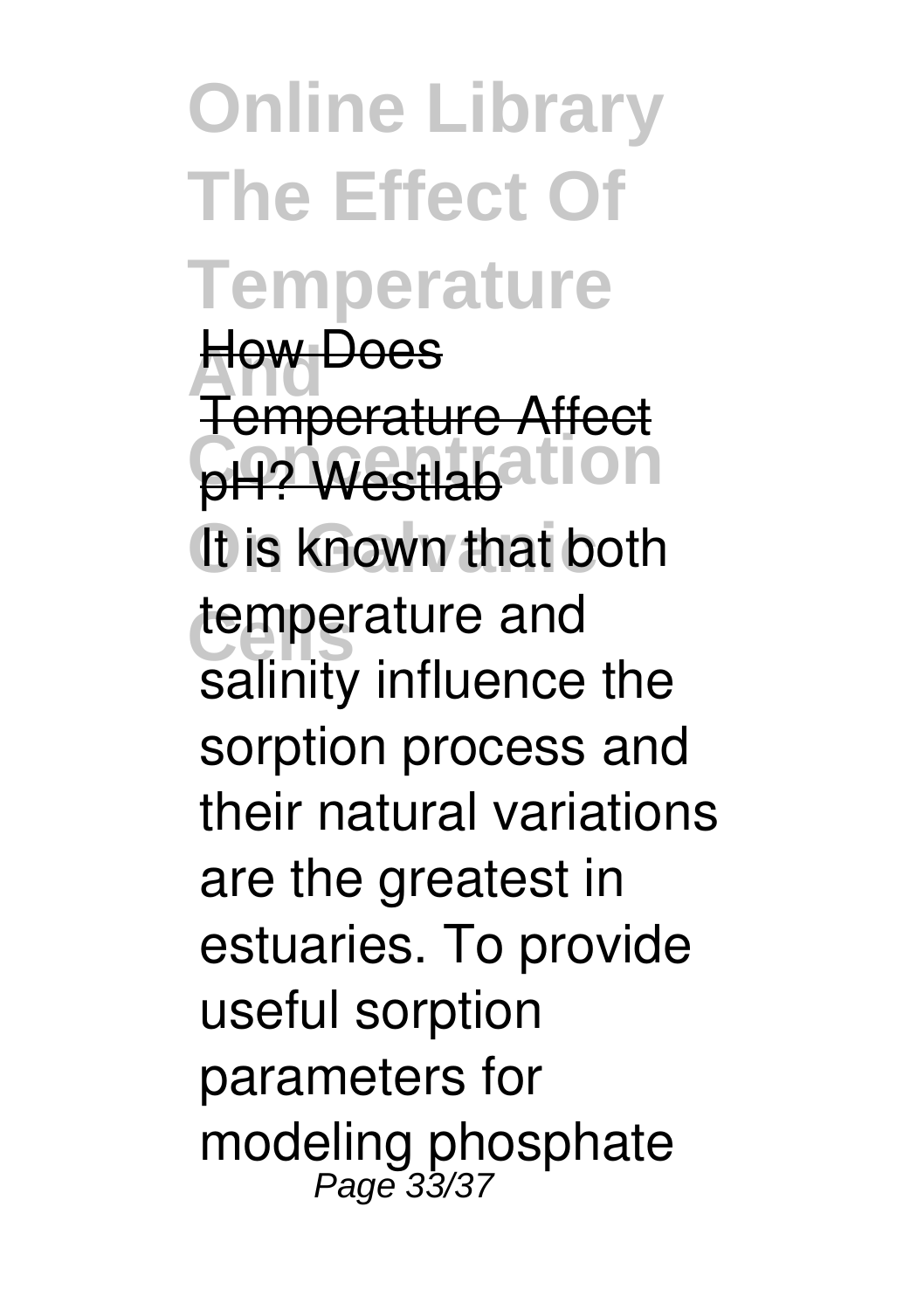cycle in Florida Bay, a systematic study was **Concentration** the effects of salinity and temperature on phosphate sorption on carried out to quantify sediments.

Effect of Temperature and Salinity on Phosphate Sorption ... High relative humidity (>95%) at comparatively low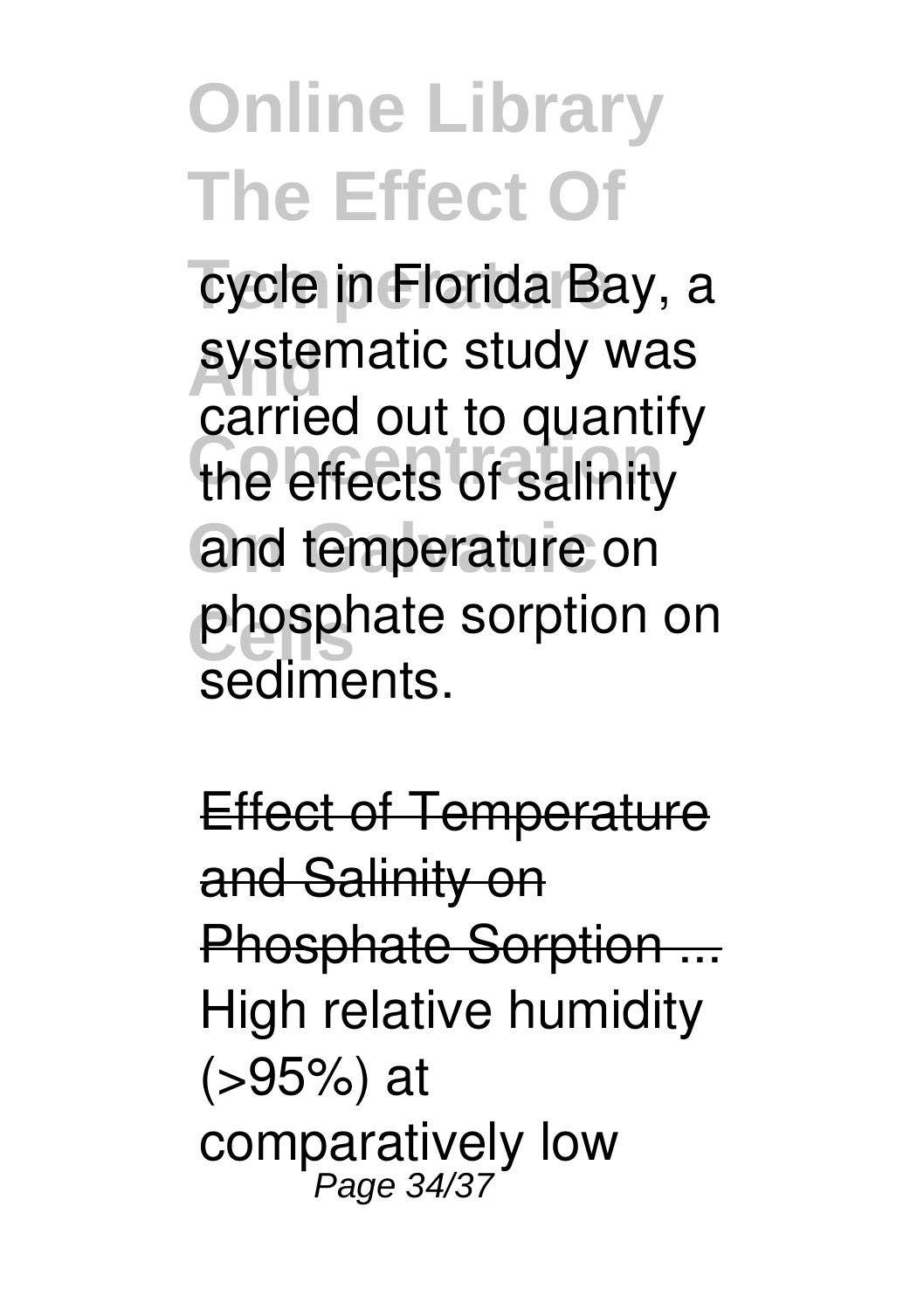**Temperature** temperature (28°C **And** and 33°C) did not **Concentration** infectivity significantly **On Galvanic** (Figure 2(a)). High temperature (38°C) at affect the virus 80–90% relative humidity led to a 0.25~2 loss of titre at 24 hr (Figure 2(b)).

The Effects of Temperature and Relative Humidity on Page 35/37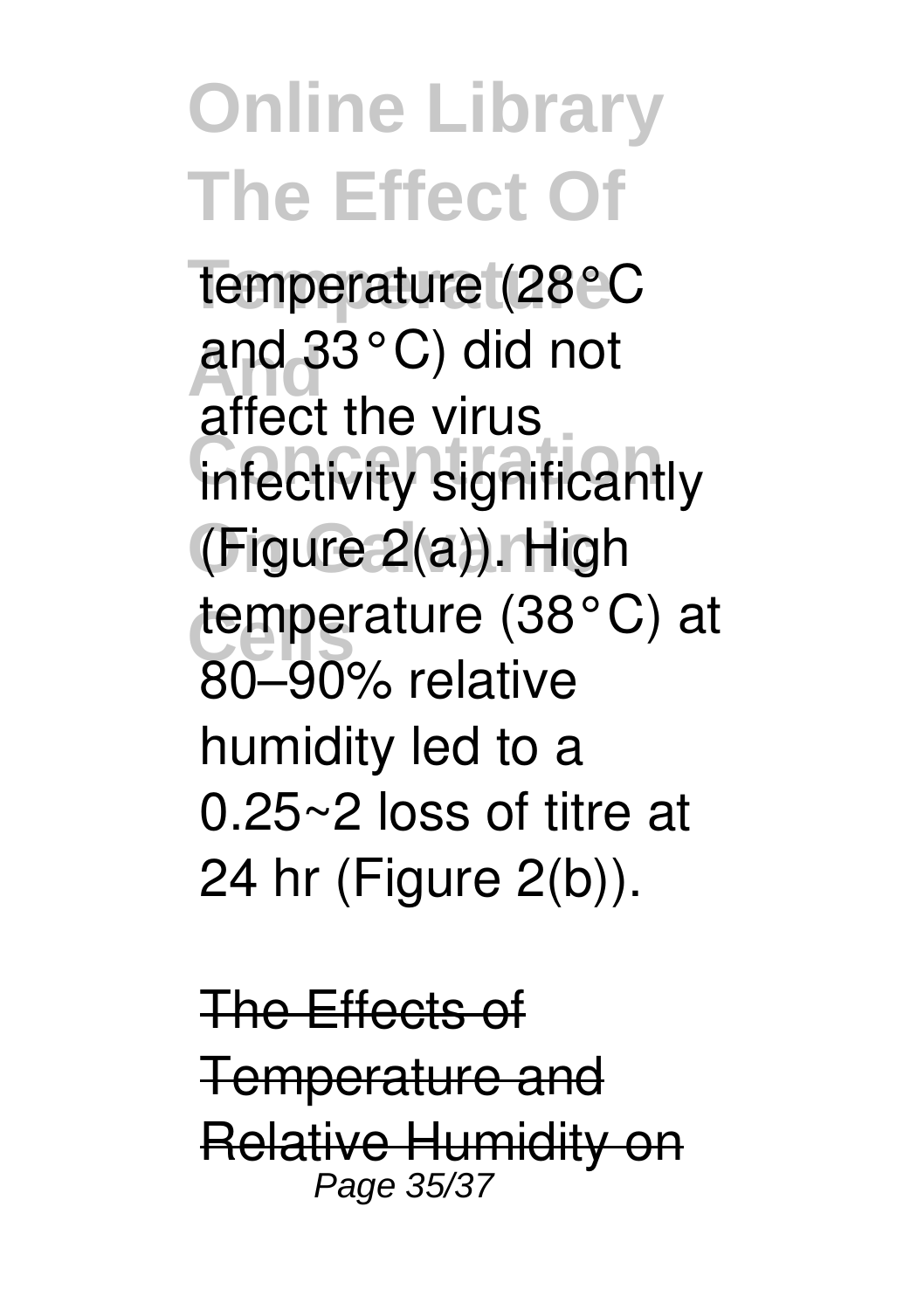**Online Library The Effect Of The mperature Adentical Concentration** solutions A and B at three different ic temperatures (hot, concentrations of room, and cold) are mixed. The different lengths of time needed to achieve the starch/iodine complex shows the effect of temperature on reaction rates. Page 36/37